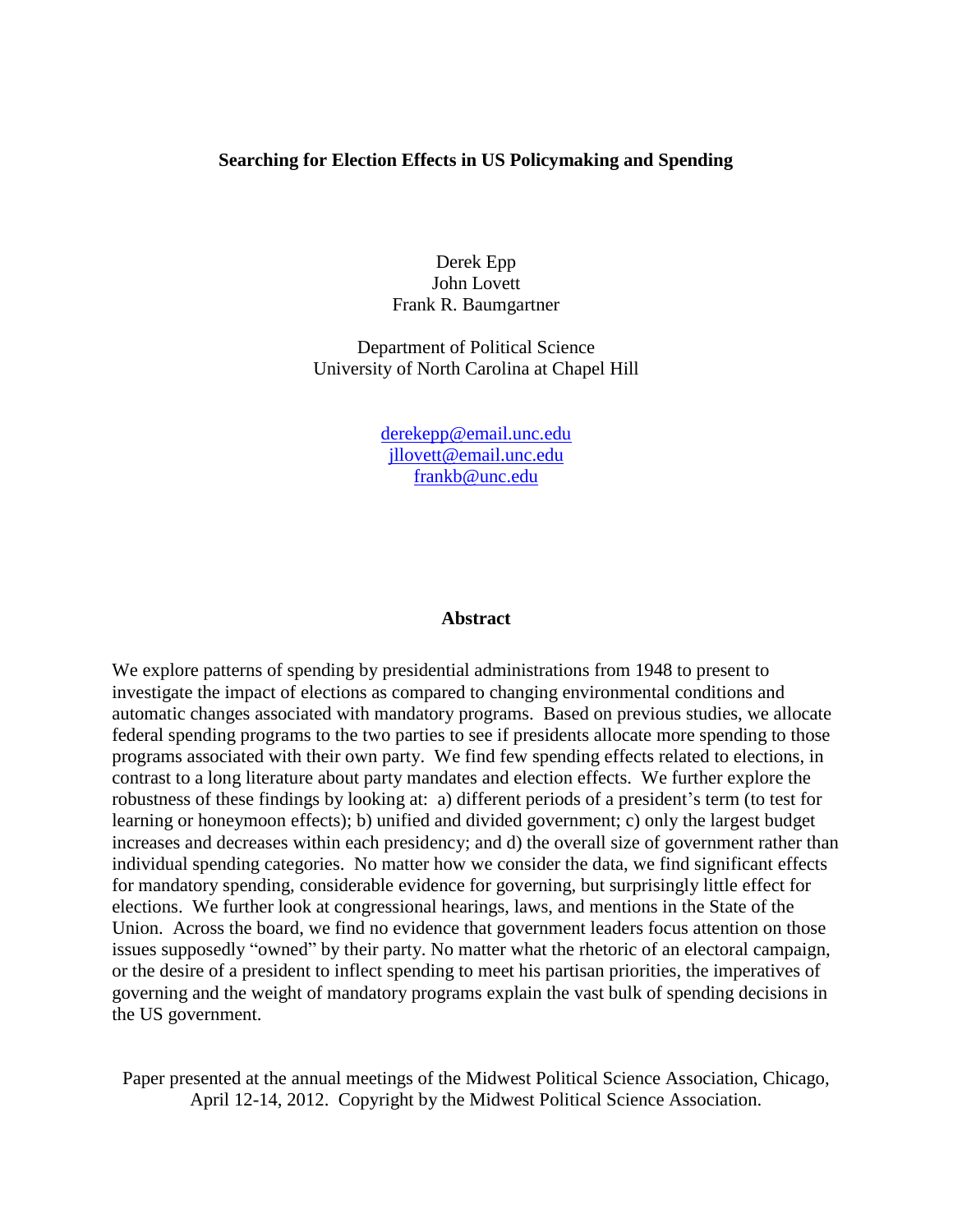# **Searching for Election Effects**

We look at patterns of change in federal spending by Democratic and Republican presidents, asking if shifts in spending can be explained by partisanship.<sup>1</sup> The partisan theory (and the logic of responsible party government) would suggest that presidents would direct money to the established priorities of their party. On the other hand, automatic adjustments to mandatory spending programs are largely driven by demographic trends, and these may outweigh the partisan reallocations. Finally, spending could be related to the "alarmed discovery" of growing social problems or stochastic events outside of the control of the government, but to which Presidents of either party must respond. We look at approximately 60 spending categories from 1948 to 2010 and ask whether Democratic presidents allocated more to those programs associated with Democratic priorities as compare to those programs associated with Republican party or those with no particular partisan identity. We find strong support for the governance and demographic hypotheses and limited support for the electoral connection.

We then expand on this set of results to understand if the limited ability of Presidents to allocate money to their preferred programs carries into other areas of policymaking. We use the policy agendas project to look at hearings, laws, and statements in the State of the Union. Across the board, we find little to no evidence that Democrats focus on those topics associated with their party or that Republicans do so either. These patterns are also unrelated to patterns of divided versus unified control. In terms of the allocation of attention or budgets, it is hard to find support for a partisan hypothesis. Rather, we see consistent support for the impact of mandatory

 $\overline{a}$ 

<sup>&</sup>lt;sup>1</sup> Some of the data used here were originally collected by Frank R. Baumgartner and Bryan D. Jones, with the support of National Science Foundation grant numbers SBR 9320922 and 0111611, and were distributed through the Department of Government at the University of Texas at Austin. Neither NSF nor the original collectors of the data bear any responsibility for the analysis reported here.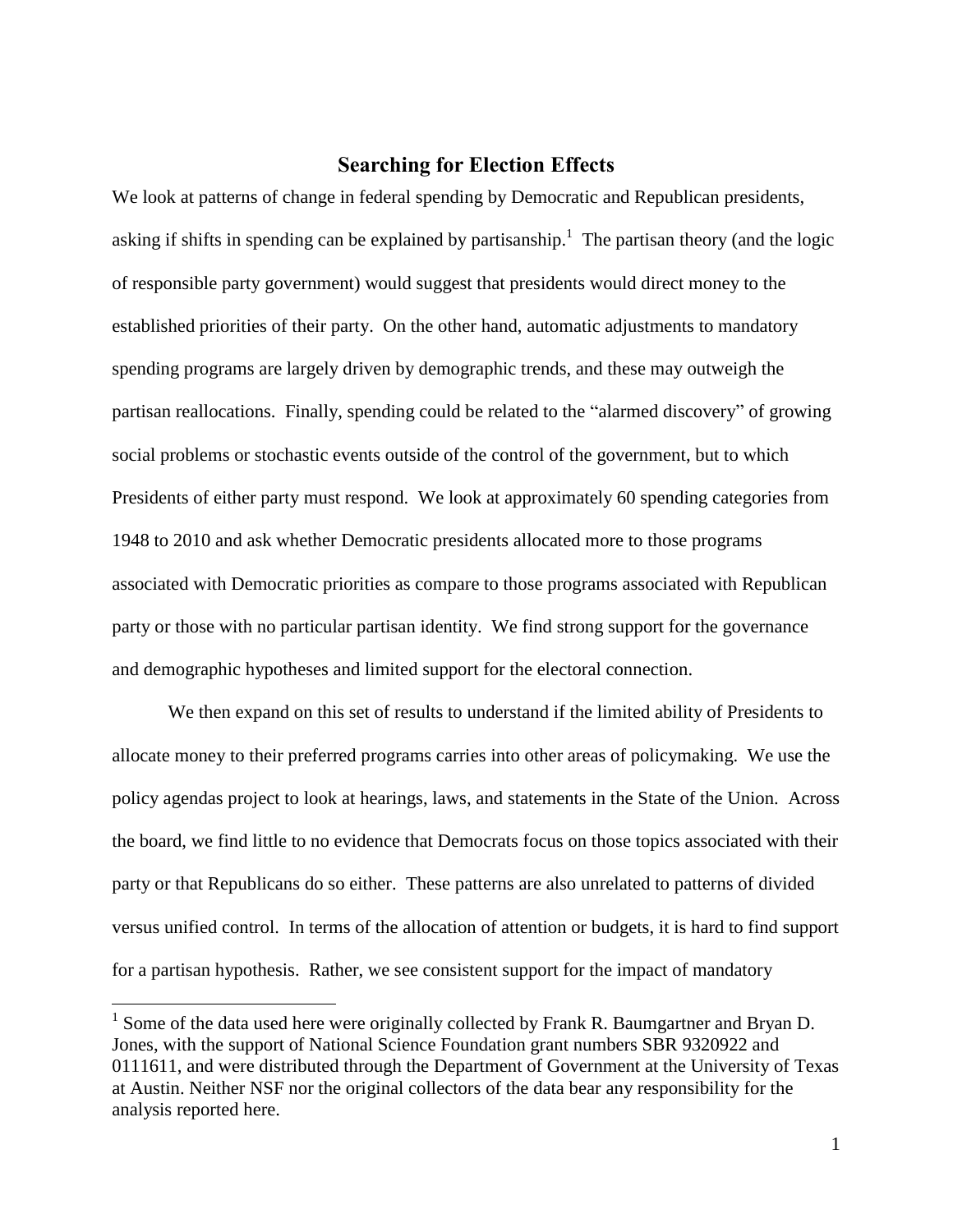spending and stochastic events on the budget, and simple governing responsibilities for the policymaking indicators. That is, presidents cannot simply ignore policy topics because they are "owned" by the rival party. The concept of issue-ownership may be dramatically overstated if it is understood as part of a strategic plan by government leaders to pick and choose the topics of their attention. Opposition figures and candidates for office may be able to focus only on those issues that make them look good, but sitting government officials have no such luxury.

# **Theoretical Expectations**

Many reasons, including simple common sense, suggest that presidents should increase spending on those domains central to their party's commitments and be relatively less enthusiastic in spending on the priorities of the rival party. We review some expectations here before looking at the data.

### *Issue Ownership*

Both conventional thought and formal literature support the notion that Democrats and Republicans produce ideologically distinct outcomes while in office. Scholarship that examines this phenomenon tends to focus on the concept of issue ownership – that Democrats and Republicans "own" certain issues that they focus on during campaigns, and then address once in office (Damore 2004; Petrocik, Benoit and Hansen 2003). For example, a traditional distinction arises with budgeting and the size of the federal government, with Republicans promoting spending cuts, while Democrats tend to favor larger government. Another traditional party division is between unemployment and inflation – with liberals favoring lower unemployment and conservatives lower inflation (Budge and Hofferbert 1990; Hibbs 1977).

While it is widely accepted that the issue ownership may drive party platforms and agendas, it is less clear that the two parties are actually successfully in implementing their policy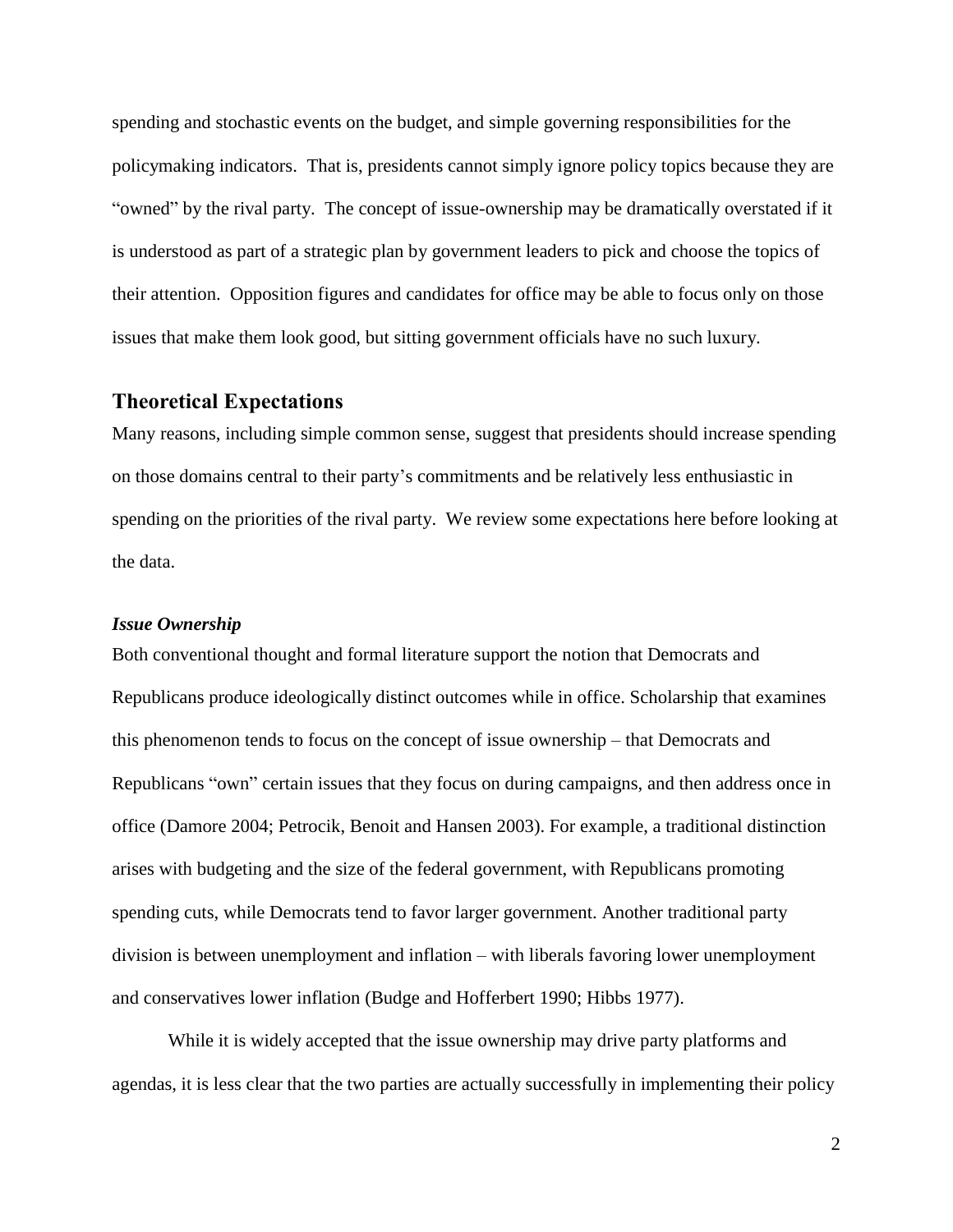priorities. In their 1990 article, Budge and Hofferbert present findings that show a relationship between party platforms and government outputs. They conclude that "most federal spending priorities in the United States are quite closely linked to prior party platform emphases in the postwar period." This result is part of a long line of scholarship that purports to show a relationship between parties and government spending. Specifically, that liberal or Democratic governments spend more than conservative ones (Blais, Blake and Dion 1993; Cameron 1978; Lewis-Beck and Rice 1985; Berry and Lowery 1987; Swank 1988).

On the other side of the debate are scholars who doubt the existence of a clear link between party control and budget outcomes (Dye 1966; Wilensky 1975; Solano 1983; Garand 1988). These include Gary King and his colleagues, who replicate Ian Budge and Richard Hofferbert's 1990 article and question the original interpretation. King and Laver suggest that a more accurate reading of the results would indicate that party platforms actually have very small effects on government spending (King, Laver, Hofferbert, Budge and McDonald 1993).

The debate over whether Democrats and Republicans produce substantially different budget outcomes is fundamental to our understanding of politics and American government, and deserves a concrete answer. We hope to provide this by bringing new datasets and methods to bear in addressing an old question.

### *Divided Government*

The idea that unification helps a party move its policy agenda through Congress is well supported in the congressional literature. The general form of the argument is that divided government imposes greater transaction costs on the majority party, which limit its productivity. In turn, majority parties under unified governments enjoy greater degrees of in-party cooperation

3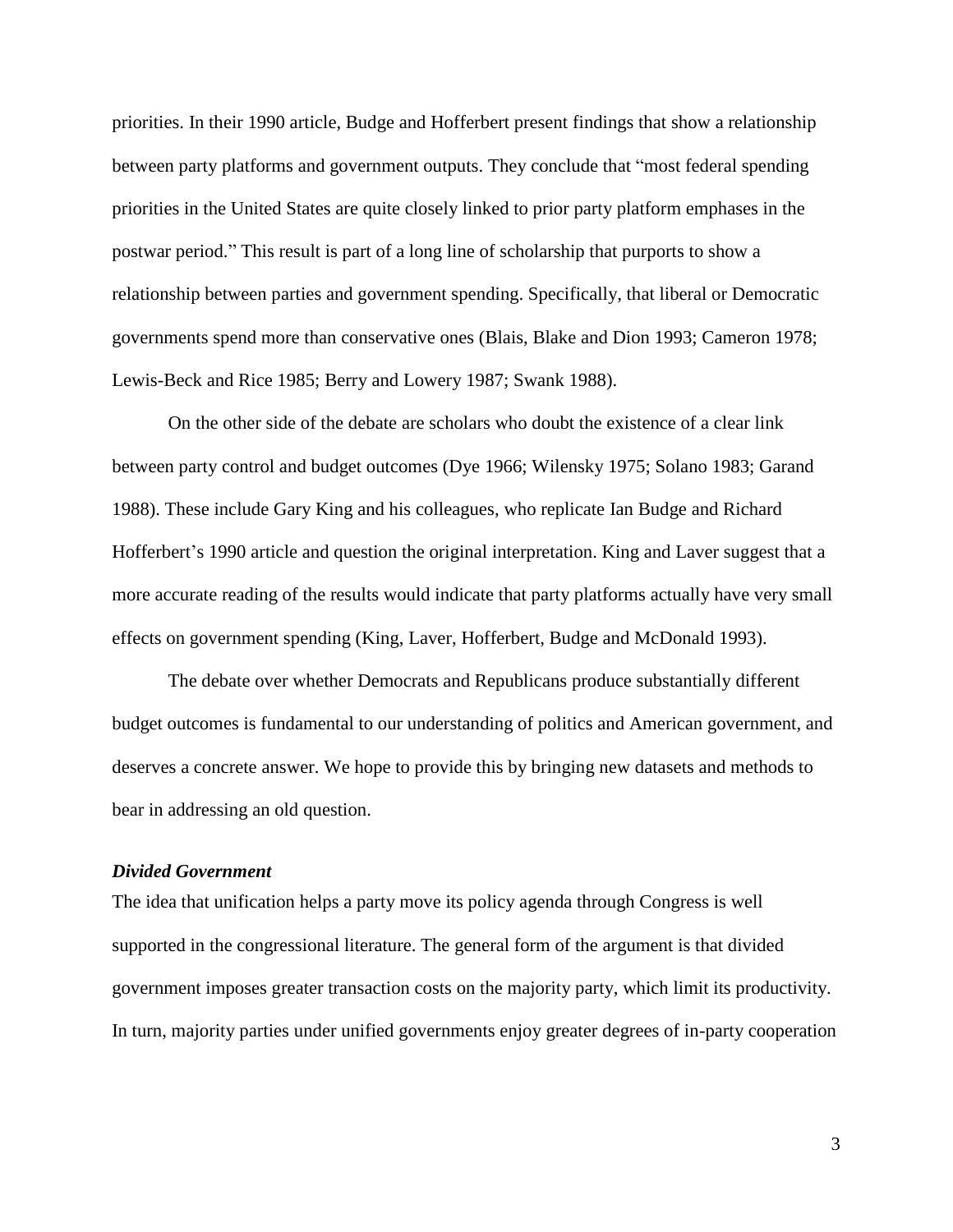and institutional leverage than in divided governments, which afford them greater success in passing their legislative agenda (Cox and McCubbins 1991, Aldrich 1995, Coleman 1999).

Attempts to test theories that united government leads to more legislative successes for the majority party have centered around coding schemes that classify legislation as significant versus non-significant. This approach was pioneered by David Mayhew in his 1991 book *Divided We Govern*, in which he examines legislation between 1947 and 1990, and determines that legislation he deems significant is just as likely to be passed under divided government as it is unified (Mayhew 1991). This finding went against the conventional wisdom of the time, and Mayhew's congressional colleagues were quick to conduct their own studies testing Mayhew's results. In large part these studies confirm Mayhew's finding that united government does not appear to increase the amount of significant legislation the majority party passes (Fiorina 1996, Quirk and Nesmith 1995, Quirk and Nesmith 1994, Cameron 1997, Krehbiel 1996).

However, the findings of Mayhew and his congressional colleagues did not go unchallenged. Kelly (1993) leads this charge by suggesting that Mayhew's classification of significant versus non-significant legislation was faulty in that it accounts for legislation that only became significant over time. Using a stricter classification system, Kelly can show that united government does increase the amount of important legislation passed. Another new way of looking at the classification problem was proposed by Edwards, Barrett, and Peake (1997), who suggest that we should be looking at the number of important pieces of legislation that fail, rather than the number that pass. Using this strategy, Edwards et al. conclude that divided government drastically increases the probability that potentially important legislation will fail (Kelly 1993, Edwards, Barrett, and Peake 1997).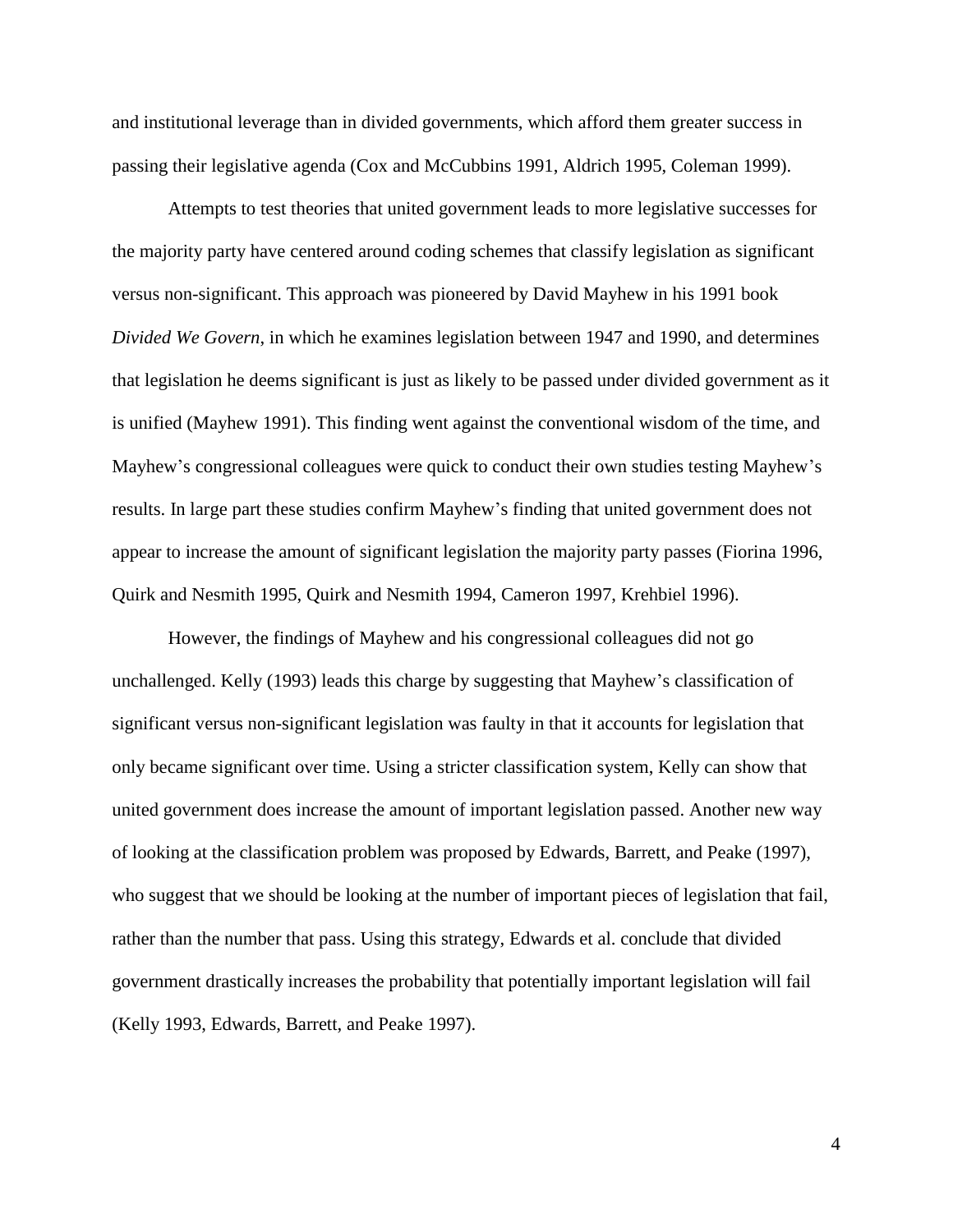John Coleman (1999) offers a study of the comparative effects of united and divided governments that compares the classification strategies of previous scholars, and finds that united governments do increase the number of significant legislative enactments. He concludes: "In this article I have drawn on a range of conceptions of 'significant' legislation to see whether unified government is associated with the passage of more such enactments. The answer in most instances is 'yes' " (Coleman 1999).

The ongoing conflict in the congressional literature over the advantages of unified government leaves room for a fresh perspective to contribute to the debate. The institutional limitations literature can help provide this perspective by refocusing the debate to a macro level through the examination budgets, rather than specific legislative classification systems. By directing our attention to the federal budget - a critical and fundamental piece of the political landscape that is largely controlled by Congress - we can gain leverage on the effects of divided and unified control.

# *Presidental Term*

A key component of majority party influence is the president's abilities to shape the legislative agenda. That presidents have such power, and make wide use of it, is widely accepted throughout the presidential literature (Eshbaugh-Soha 2005; Lockerbie, Borrelli, and Hedger 1998; Pfiffner 1988; Beckmann and Godfrey 2007; Light 1999; Neustadt 2001). In fact, the success or failure of a president is often judged by his ability to move key legislation through Congress. In their 2007 article Beckmann and Godfrey discuss the centrality of specific issues to presidents: "It is these precious few policy initiatives that become synonymous with the candidate and his campaign for the nation's highest office and then become his top priority once there."

5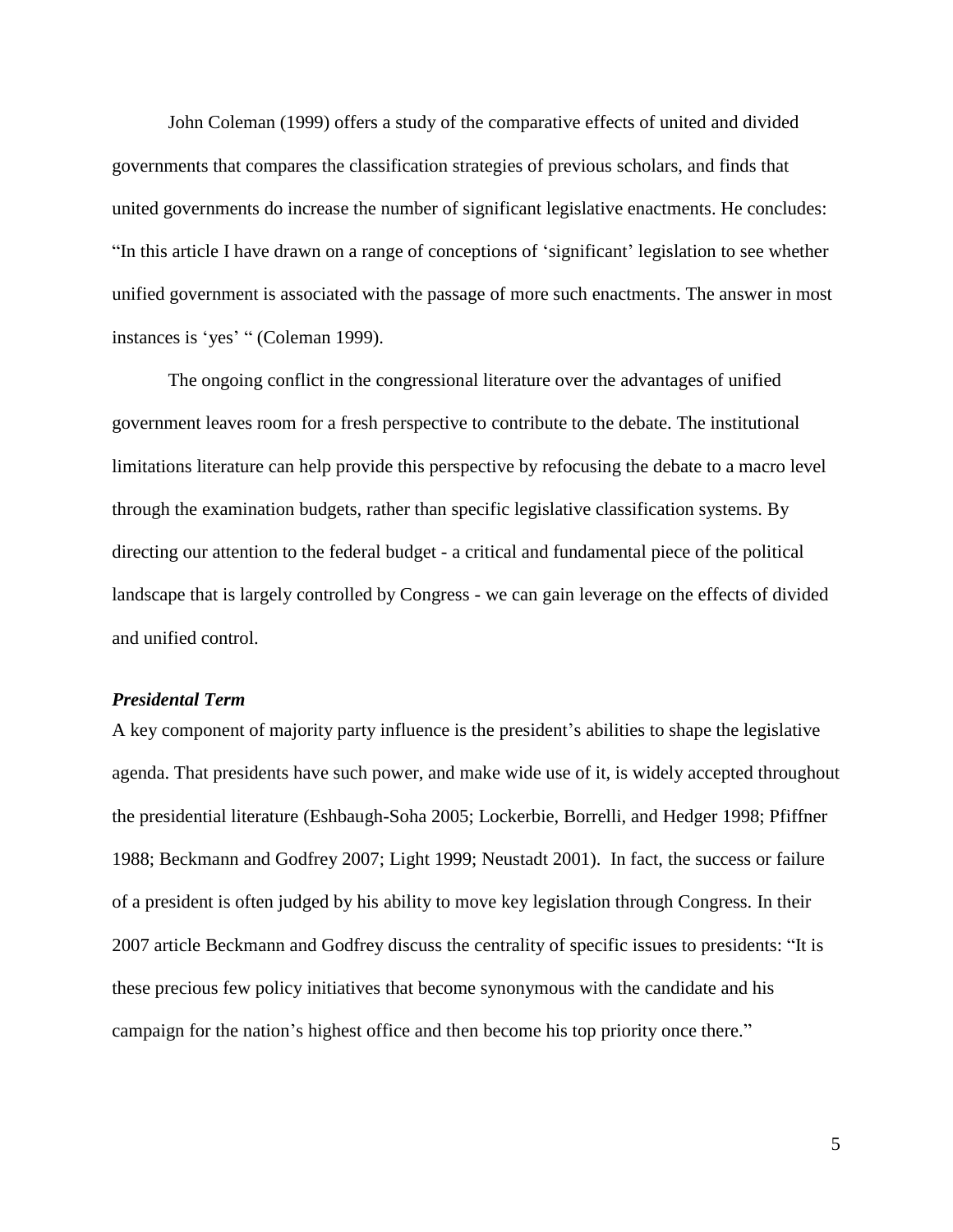Critical as it is, the ability of presidents to influence the legislative process is not thought to be constant throughout a presidential term, and an active debate has sprung up concerning the timing of presidential influence. For the most part, this debate centers around two competing theories – the honeymoon theory and the learning theory. Proponents of the honeymoon theory contend that presidents reach the height of their legislative influence during their first few months in office. It is during this period, when media and opposition criticism is low, that presidents can effectively proposition Congress to address the key policy initiatives referenced by Beckmann and Godfrey (Eshbaugh-Soha 2005; Lockerbie, Borrelli, and Hedger 1998; Pfiffner 1988; Beckmann and Godfrey 2007).

Advocates of the learning hypothesis maintain that new presidents are too inexperienced to effectively lobby Congress. They suggest that during the honeymoon period, presidents are so busy adjusting to the office that they cannot effectively focus on their policy agenda (Neustadt 2001; Light 1999). Paul Light (1999) goes so far as to develop a "cycle of increasing effectiveness" to explain how a president's legislative influence fluctuates over the course of a term. He concludes that as presidents and their staffs become more experienced at lobbying Congress, their effectiveness at shaping the substance of legislation will increase.

While Light and Neustadt maintain that the honeymoon is overrated when it comes to passing the president's agenda, other scholars contend that any legislative momentum presidents have gained during their tenure has died-out by the lame-duck period. This is particularly true of second-term presidents, who should see their legislative influence drastically reduced towards the conclusion of their second term (Grossman, Kumar, and Rourke 1998; Eshbaugh-Soha 2005; Light 1999). Ruling out both the honeymoon and lame-duck periods as legislatively inefficient, leaves the middle ground – years two through three, or two through seven for two-term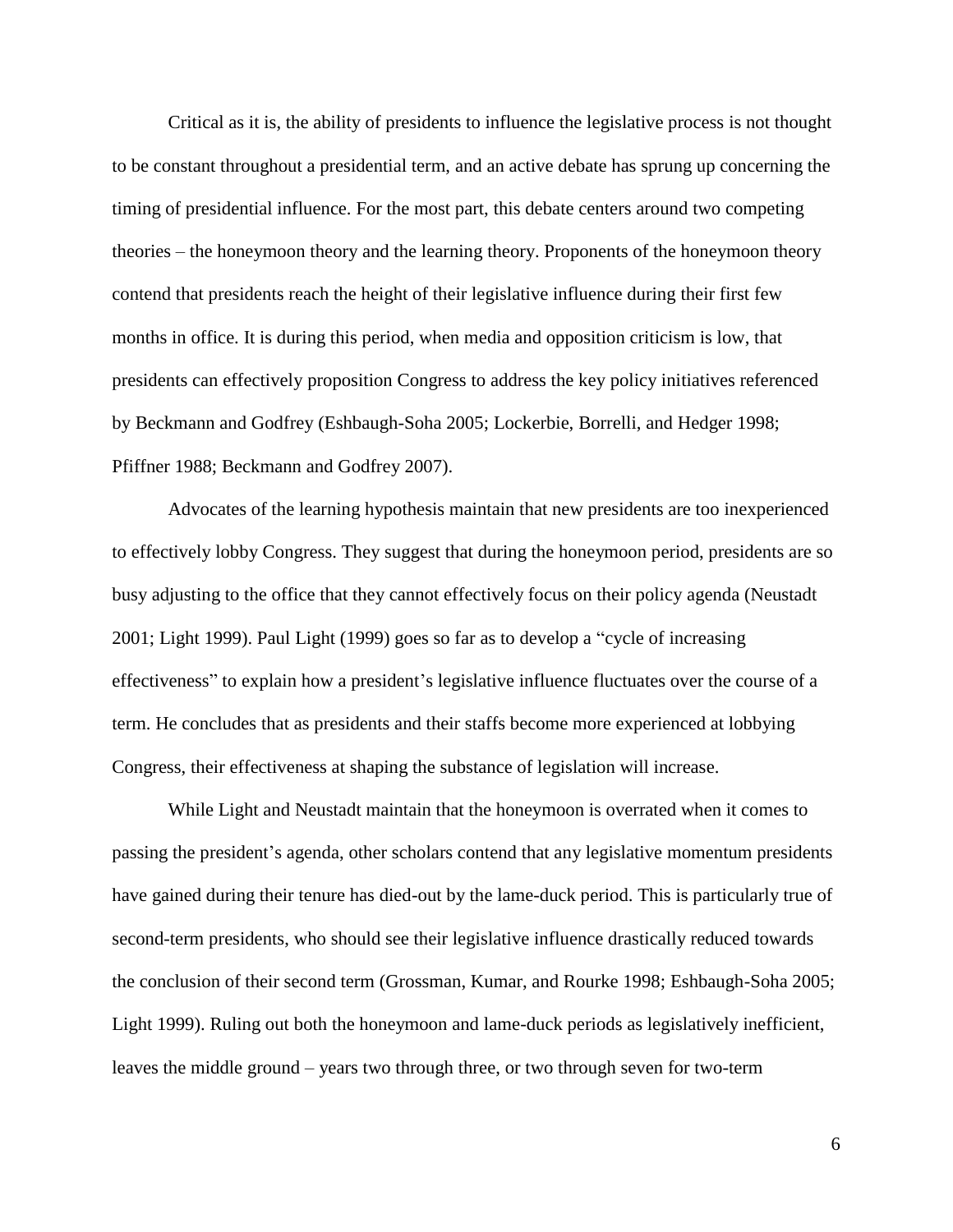presidents – as the most fruitful when it comes to passing the president's agenda. We test these propositions below by looking at whether spending is more consistent with the president's party priorities in different years of his term in office.

#### *Mandatory Spending*

Government spending is driven not only by partisan choices but also by formulas that lead to increased spending on certain topics when more people are legally entitled to it. This "autopilot" spending is often criticized as making government difficult to manage. However, any analysis of spending shifts over time must take seriously the possibility that Congress and the President have effectively tied each other's hands by making large portions of the budget be automatic. Effectively, the impact of any such trends would be to render presidential control moot. Of course, Presidents and the Congress together have the authority to change the formulas used even in the case of mandatory spending programs. In any case, the growth of mandatory spending over time could be an important limiting element for any partisan control hypothesis.

#### *Governance*

Bryan Jones and Frank Baumgartner (2005) have discussed the overwhelming complexity of government and the need of governments, no matter what their partisan make-up, to respond to the rise of new issues. Increasing evidence from several countries suggests that shifts in spending priorities over time relate more to long-term trends in demographics (e.g., growth in pension spending) or to global / strategic issues (e.g., whether a country is at war) than to the free and open choice of newly elected officials on arrival in office. President G.W. Bush, a Republican, was in office when the financial crisis of 2007-8 occurred and therefore oversaw the largest intervention into the private economy in decades including taking over General Motors. Government take-overs of major corporations are hardly traditional parts of the Republican Party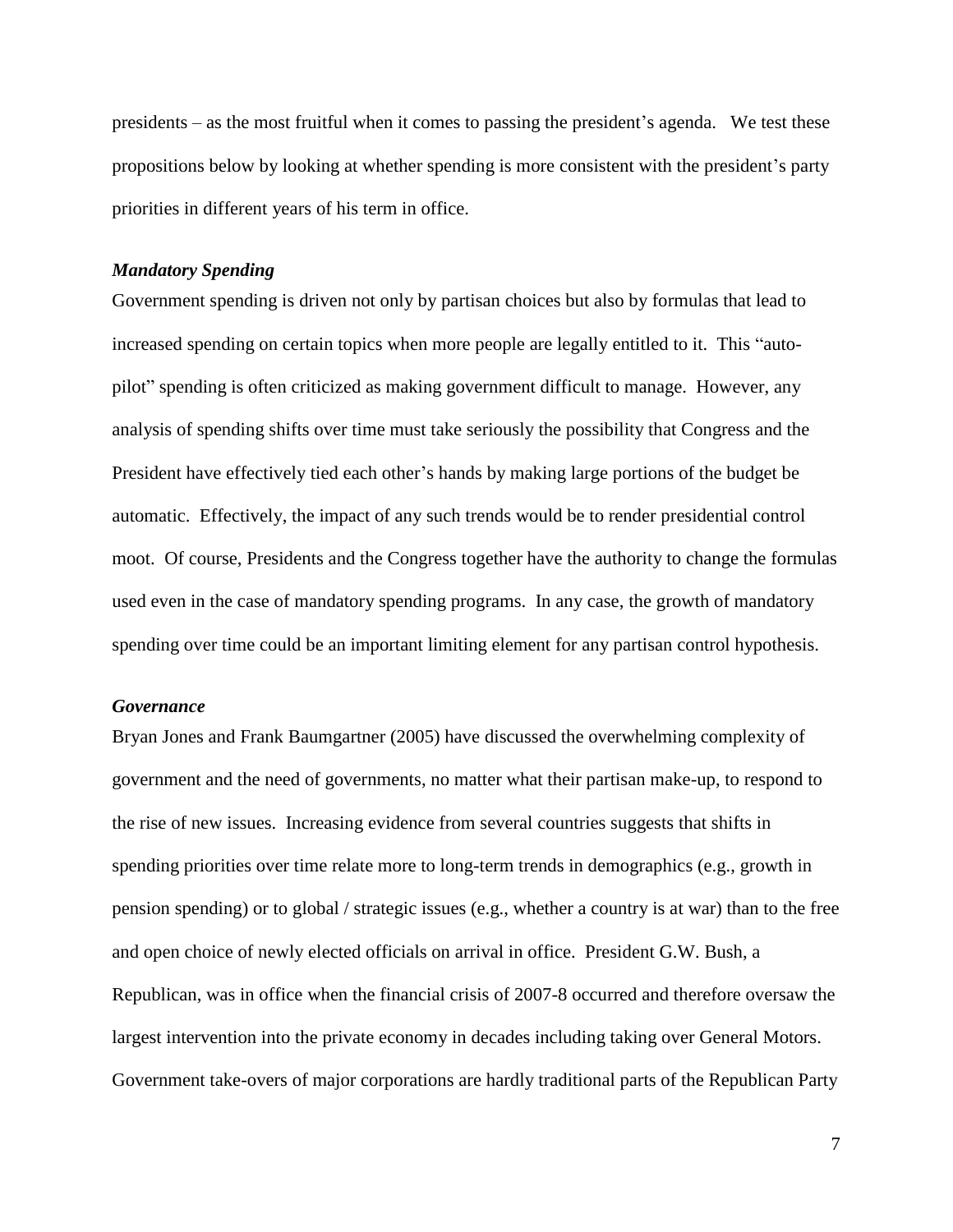platform, and the argument is not that leaders move purposefully against their platforms. Rather, the governance hypothesis is that "things happen" which often require responses against the ideological predispositions of those in power. If the course of economic and political life were more predictable, then parties would be better able to lay out a plan of how they would deal with new issues, and then implement those plans. But given the inherent surprises of public life, parties must adjust to what comes at them, often necessitating movements that would not be predicted by partisan ideology alone. (For more detail and examples relating to the governing hypothesis, see Sigelman and Buell 2004, Walgrave et al. 2009, Green Pedersen and Mortensen 2010, Baumgartner, Jones, and Wilkerson 2011.)

# **Results**

We use data from the policy agendas project to provide straightforward tests of the possible partisan effects on spending and government action. A key element is to classify policy domains and spending categories by party. We rely as much as possible on published studies to do so but the general idea is that Democrats are associated with health, education, and other domestic social services whereas Republicans "own" defense, crime-fighting, and certain other issues. Once the issues are assigned to the parties, then it is straightforward to determine if control of government is related to attention or spending on those issues.

# *Partisan Effects on Spending*

Table 1 shows our classification of spending as Democratic, Republican, or Neutral. In the 2008 budget year, which we use for illustration, 62 percent of the spending aligns with what are called Democratic priorities, 21 percent Republican, with the remainder unallocated to either party.

(Insert Table 1 about here)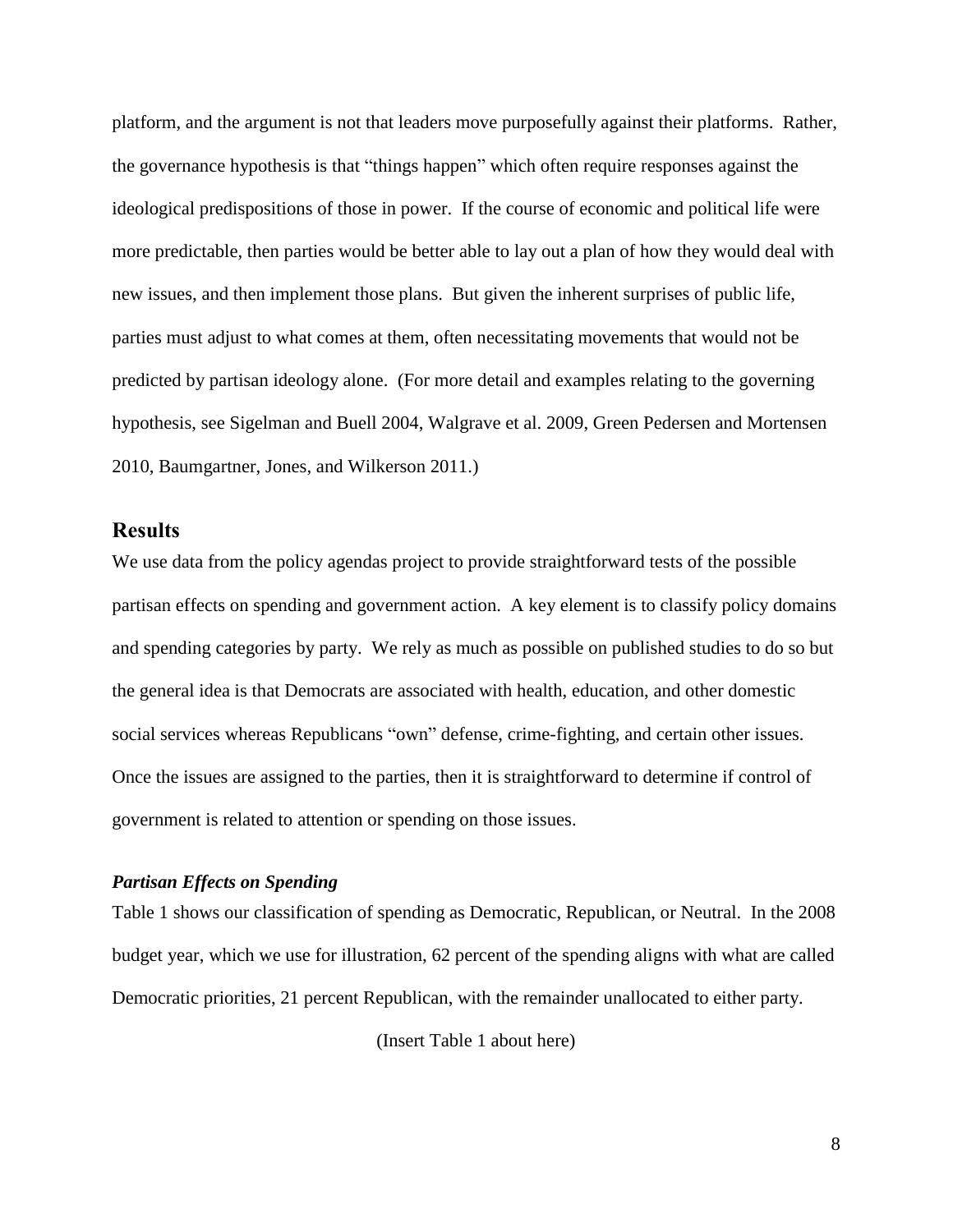Figure 1 shows percentage changes for FY 1955. The bars represent percentage changes across the 62 categories of spending, making clear that significant reallocations were the rule, not the exception, under President Eisenhower.

# (Insert Figure 1 about here)

Our question, then is empirically very simple. If we compare each annual allocation, and consider whether Democratic presidents are more likely to give larger increases to those spending categories claimed by their party and to cut relatively heavily from those categories associated with the rival party, then we have support for the electoral connection. We can call a spending change "consistent" if it increases spending more than the annual average to a spending category associated with the president's party, or if it increases less than the annual average (or cuts spending) to those categories associated with the rival party. "Inconsistent" budget changes would be (relative) cuts to one's own party priorities or relatively great increases in those categories associated with the rival party. As about 20 percent of the budget is unallocated by party, some changes may also be deemed "neutral." So we simply want to know what percentage of the budget changes are neutral, consistent, and inconsistent.<sup>2</sup>

Figure 2a shows a hypothetical distribution of budget changes for those parts of the budget associated with the Democratic Party. It represents the mean budget change for those items identified in Table 1 as Democratic spending categories under Democratic and Republican

 $\overline{a}$ 

 $2$  We are interested in relative allocations and therefore our measure of consistent, inconsistent, and neutral allocations is the percent change for a given program minus the overall growth rate of the budget that year. So if a category shows a 3 percent increase but the budget has 5 percent overall growth in that year, we count this as - 2, reflecting a relative allocation of funds away from that budget category. This is an important adjustment to the data as each year has a different overall growth rate.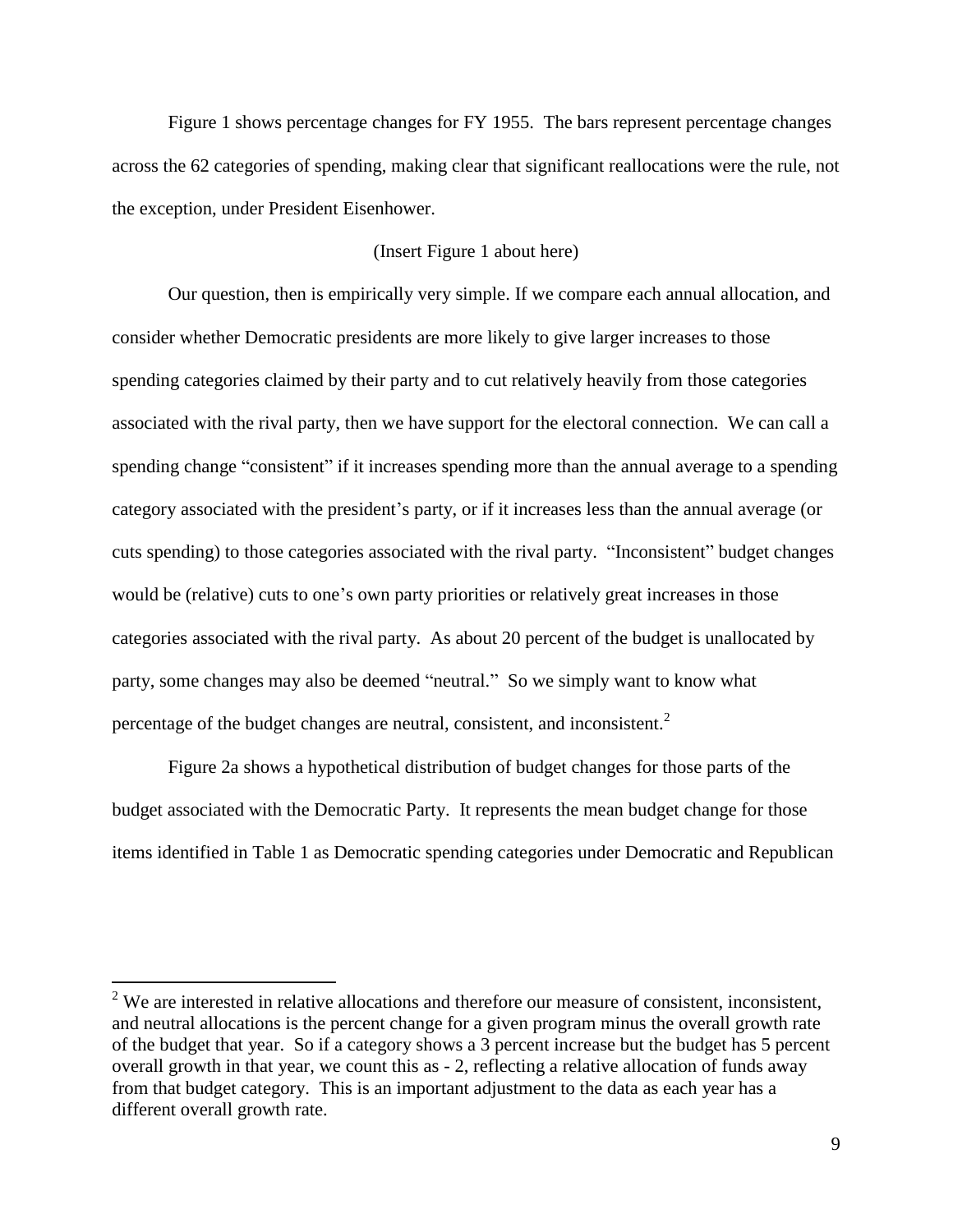presidents.<sup>3</sup> Of course, we expect that Democrats will increase spending to these topics and Republicans will cut it. Figure 2b shows the data.

# (Insert Figure 2 about here)

Figure 2b shows that, across the 40 budget categories classified as Democratic priorities, Democrats actually cut more than they increased and Republicans increased more than they cut; we observe 46 inconsistent budget changes and only 34 consistent ones. Figure 3 shows the same presentation for the 16 budget categories classified as Republican priorities.

# (Insert Figure 3 about here)

In this case we see 17 consistent shifts and 15 inconsistent ones. Clearly, the fact of having a co-partisan in the White House does little to guarantee that federal spending will be shifted toward the priorities of the party. The numbers in Figures 2 and 3 represent averages across many years; table 2 shows how many individual changes were consistent and inconsistent, making clear that the averages by party presented in the figures above are good summary indicators of the general trends.

Table 2 shows the number of consistent, inconsistent, and neutral budget changes and controls for the impact of divided government on spending consistency. During periods of divided control, the need for cross-party compromise might lead to greater ambiguity in spending. The table shows there is some effect of unified government though the impact is extremely modest.

#### (Insert Table 2 about here)

Across more than 3,600 observed spending changes from 1947 to 2008, 24 percent of the changes are consistent with party, 24 percent inconsistent, and 52 percent neutral with respect to

 $\overline{a}$ 

<sup>&</sup>lt;sup>3</sup> We simply assign a value with random fluctuations around a positive mean to simulate spending consistent with partisanship in Figures 2a and 3a.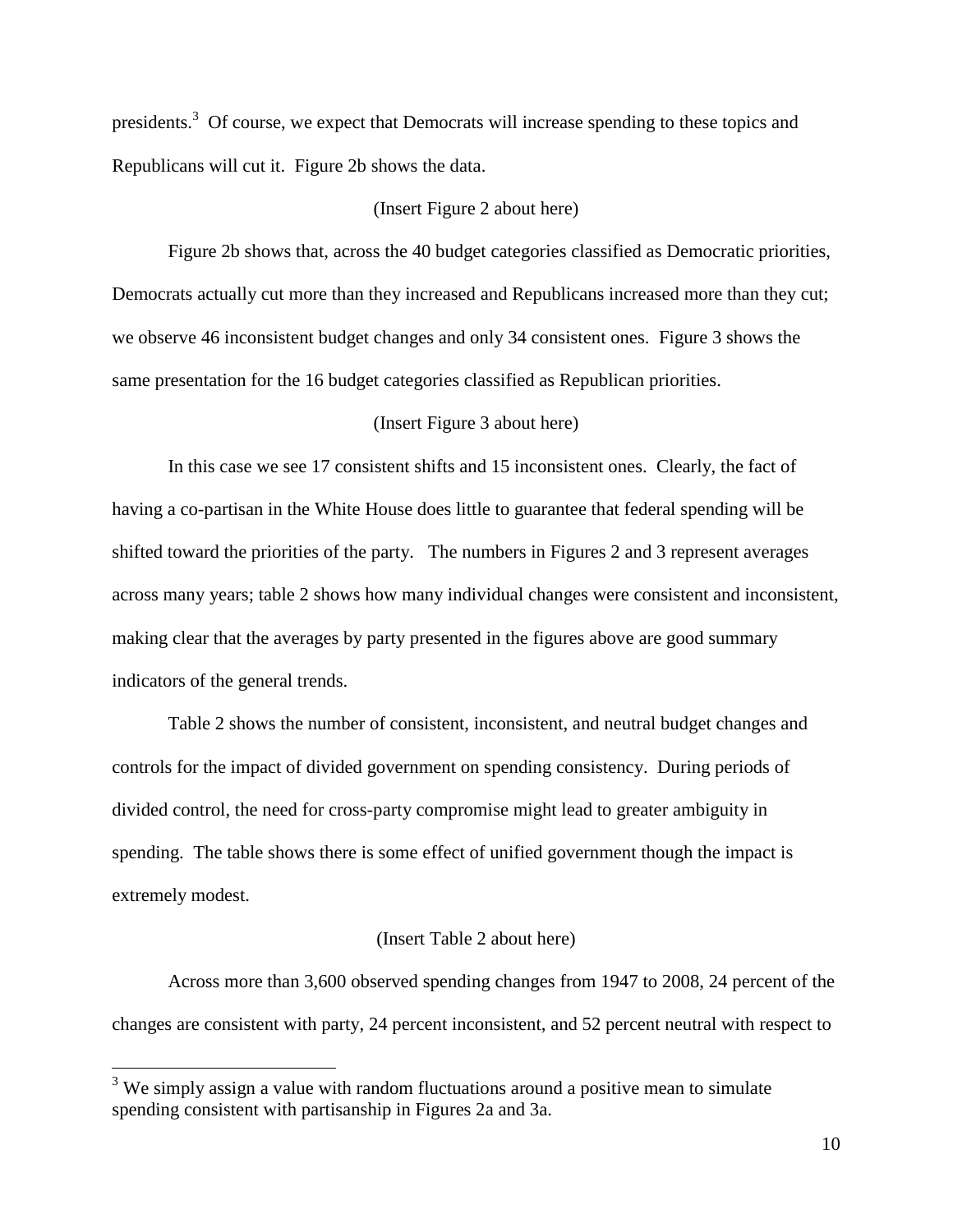party. During divided government, the percent consistent is 23, and this rises to 27 under unified government, and to 28 percent in those rare periods when a President enjoys not only control of the two chambers of Congress but also a filibuster-proof majority in the Senate. In these unusual circumstances, spending changes are 28 percent consistent, 21 percent inconsistent, and 51 percent neutral.

Figure 4 addresses the question of whether there is a learning or honeymoon effect for the president. The idea would be that president's might be better able to allocate the budget to their party's priorities either during the honeymoon period when perhaps they benefit from greater deference, or that they might become increasingly effective over time.

### (Insert Figure 4 about here)

The top part of Figure 4 shows the number of consistent, neutral, and inconsistent spending changes for each of a possible eight years of a presidency. Because there are fewer observations over the years, especially for years five through eight, the bottom part of the figure presents the same data in a format that sums to 100 percent for each year. This figure makes very clear the absolute lack of any change over time. Presidents are consistently, not just temporarily, unable to reallocate funds to their presumed priorities based on party.

The consistent pattern of no discernible partisan effects on patterns of public spending is striking. One possible explanation for this is that spending may be affected by long-term demographic trends or by period effects that transcend individual presidencies. We look at this possibility next.

# *The Evolution of Spending Over Time*

Figure 5 shows a potential explanation of the puzzle presented by the lack of partisan effects on spending shown in the previous section. Taking the partisan classifications of each spending

11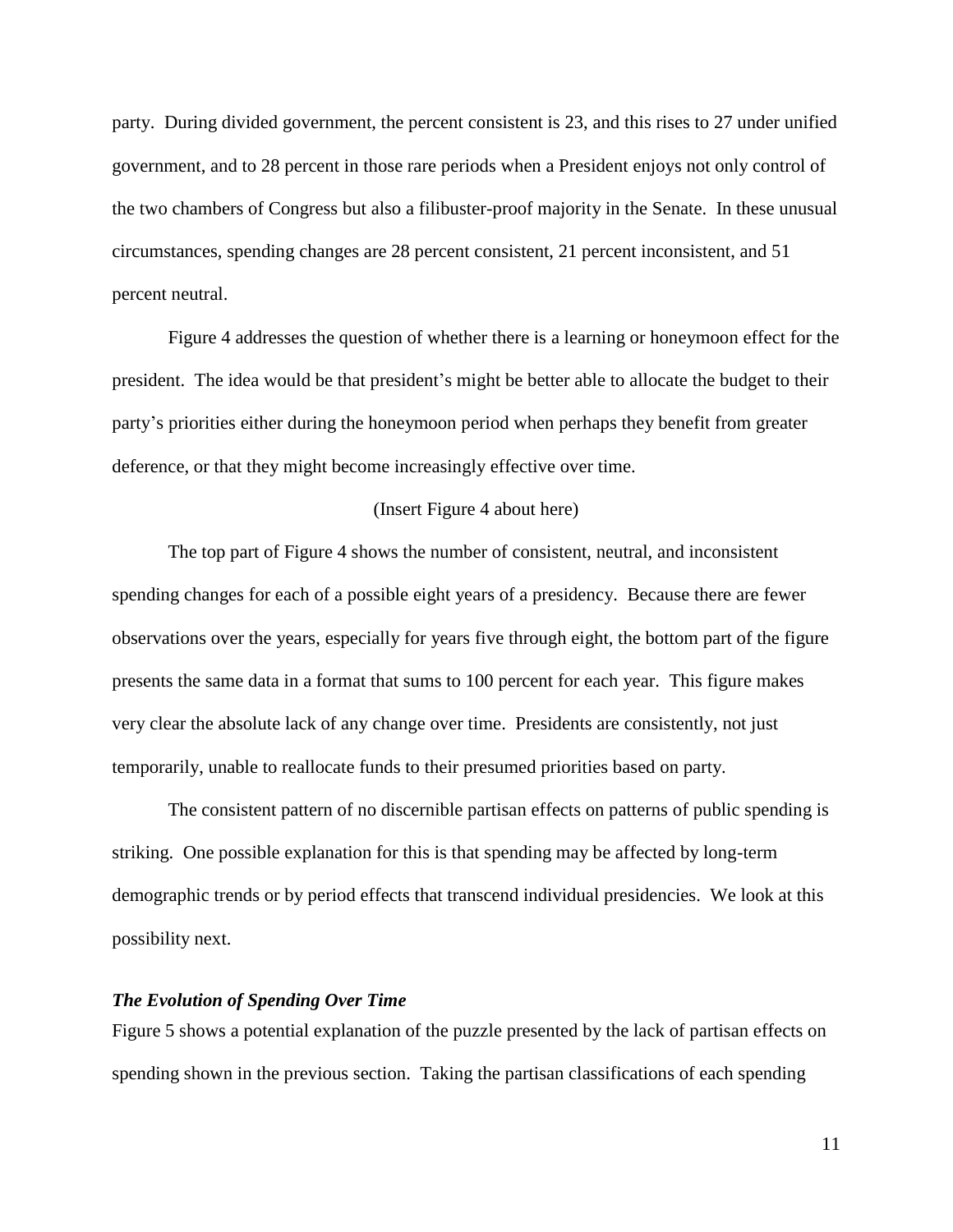category from Table 1, the Figure shows the percent of the budget that is represented by Democratic and Republican priorities.<sup>4</sup>

# (Insert Figure 5 about here)

Table 1 made clear that in 2008 the budget consisted of 62 percent Democratic priorities, 21 percent Republican, and 17 percent neutral or unallocated. Figure 5 shows how the budget evolved. In the early period, in particular with the Korean War, spending on defense increased the Republican-oriented spending categories to over 60 percent of the total. From the 1950s to present, however, the figure makes clear that spending on what are termed Democratic priorities has increased in almost every year. One exception to this trend was the period from approximately 1975 through the early 1980s when spending on Democratic priorities stopped its steady growth and even declined slightly. Note that a Democrat was in office during much of this time. The vertical lines in the figure mark the arrival of Democratic (solid line) and Republican presidents (dotted line). The spending data are lagged by one year so that if newly elected presidents were indeed reallocating to their party's priorities this should be visible in an inflection in the trends immediately after the election. Rather than this, we see powerful secular trends. Defense spending declines as a percent of total spending and Medicare and Social Security spending increase. However, the patterns observed here of no inflections associated with Presidential control and a long-term trend in favor of the Democrats are replicated when we omit Social Security and Medicare spending from the results above, and similarly for Republicans if we omit Defense spending (see Appendix A for robustness checks and a regression showing no partisan effects on spending).

 $\overline{a}$ 

 $4$  (Neutral spending is omitted but can be calculated by subtracting the sum of the two series from 100.)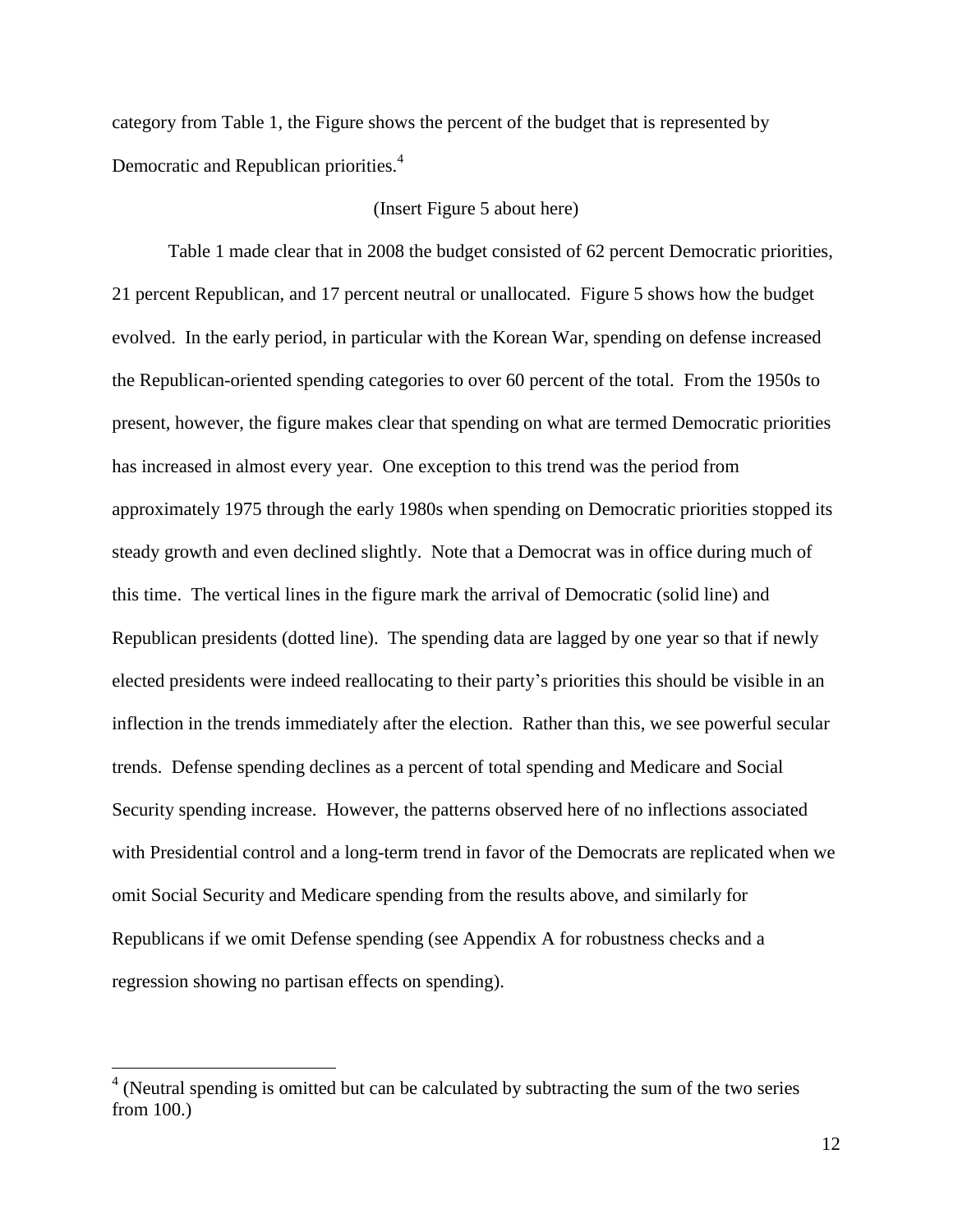We see similar patterns when we look at overall spending. Figure 6 represents the percentage change in the entire federal budget from year to year, with the vertical lines representing the first year of Democratic (solid) and Republican (dashed) presidencies. Figure 6 shows that changes in the total budget are not the result of changes in the government. Very few of the changes are larger than 10% in either direction after the end of the Korean War, with changes for the most part remaining generally positive without regard for changes in the party holding the Presidency. Further, a regression shows that there are no systematic inflections associated with Republican versus Democratic control.

### (Insert Figure 6 about here)

The results of four OLS regressions on the change in the budget using party effects and various control variables can be seen in Table 3. The main dependent variable in each regression is yearly percent change on the total spending as seen in Figure 6. We use a series of variables to test the robustness of our claim that the presence of a President from a specific party does not affect increases and decreases in spending. These include dummy variables for the presence of a Republican President, the presence of united versus divided government (coded as a dummy variable with divided government having a score of one), policy mood data for the years 1952- 2008 from Stimson (1999), and GDP (coded in trillions of inflation-adjusted dollars). The results of these regressions can be found in Table 3.

#### (Insert Table 3 about here)

The results in Table 3 show no significant effects for the presence of a President of one party over another. The President variable is non-significant in all four specifications of the model, including the model where it is the only covariate tested. Of the other variables, only the effect of policy mood is significant in both models where it appears. Clearly, demographic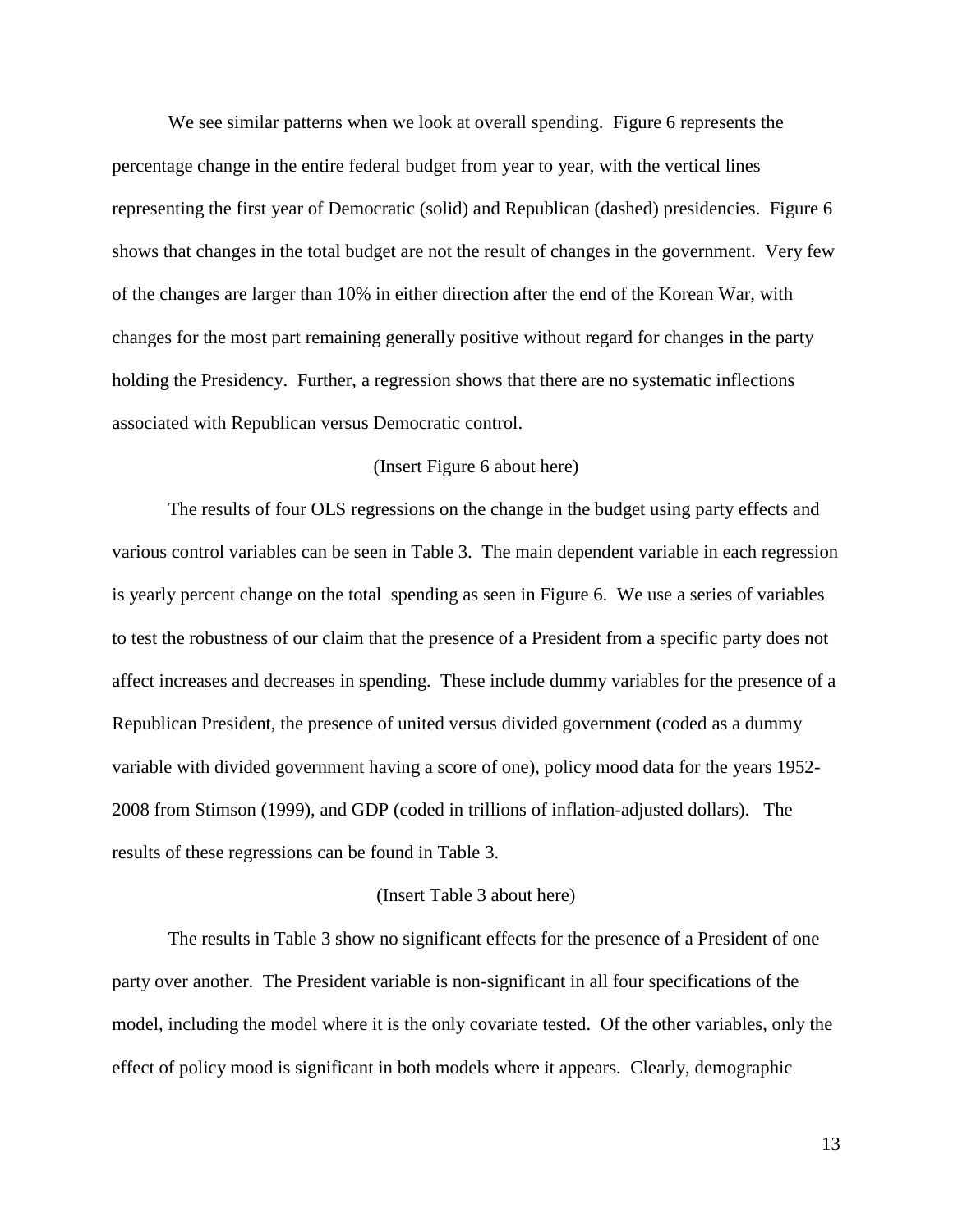trends and long-term period effects are more important than the arrival and departure of individual presidents from office in explaining trends in federal spending.

We can extend our analysis of spending priorities and gain some insights into the process by looking beyond spending to consider some preliminary stages of the policy process. If presidents cannot reallocate spending, are they able to affect other congressional and executive processes? We look at congressional hearings, the passage of laws, and the State of the Union.

#### *Hearings, Laws, and State of the Union Mentions*

One reason for the lack of partisan effects on the budget may be that presidents and congressional budget makers are responding to the crush of evolving circumstances as they devise each annual budget. We know from the previous section that long-term effects have a big influence on spending priorities; as demographic shifts evolve, wars are initiated or come to an end, these all have inevitable effects on spending. In fact, they affect all aspects of the government including the allocation of attention to different topics. We use policy agendas project data in this section and allocate the 19 major topics by party in the same manner as we did for the budget in Table 1. Table 4 shows how many congressional hearings are held on those topics allocated to Democrats and Republicans, by control of government, and Table 5 shows the same for bill referral hearings only.

### (Insert Table 4 about here)

### (Insert Table 5 about here)

The vast majority of congressional hearings are on topics considered neutral by partisanship. The percent Democratic of all hearings is close to 17 when there is a Democratic president, no matter if there is divided or unified control of government. When Republicans control the White House, we see approximately 20 percent Democratic topics for the hearings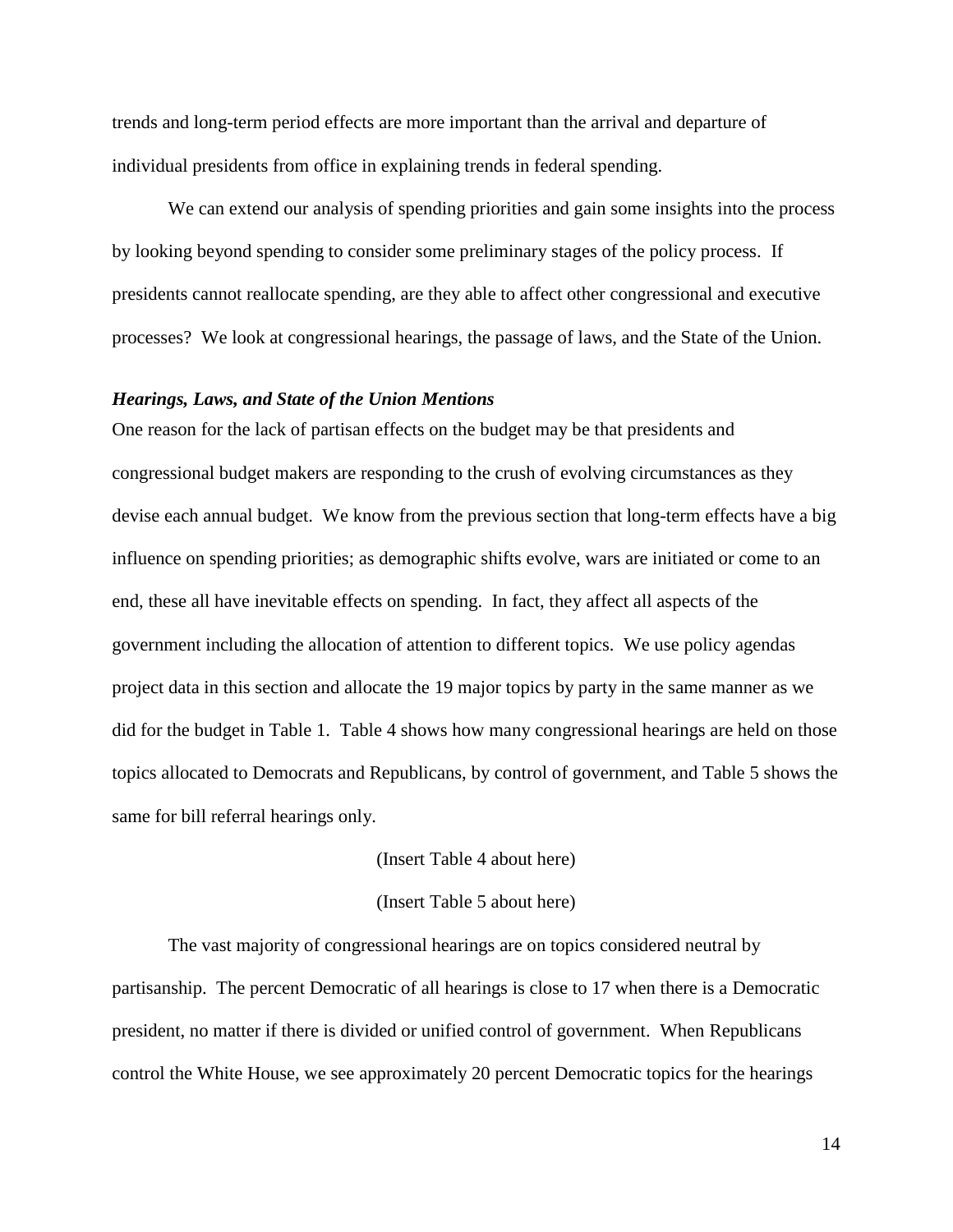and there is again no effect for divided government. Looking only at referral hearings, there are similarly negative results.

Looking at the passage of laws, Table 6 shows numbers passed in those areas deemed Democratic, Republican, and neutral.

# (Insert Table 6 about here)

The table shows a pattern similar to the previous analysis, with little effect of unified government and a puzzling inversion of priorities. If anything, Republican presidents are slightly more likely to legislate in areas traditionally associated with Democrats, especially during unified control. These effects are modest, however. For the most part, we see little effect of partisanship on the areas in which legislation occurs.

Table 7 considers an area where one might imagine that the President would have complete control: The State of the Union.

#### (Insert Table 7 about here)

Democratic presidents tend to allocate their mentions in the State of the Union relatively equally across the partisan breakdown of policy topics. Under divided government, they are somewhat more likely to focus on traditional Democratic topics, but again the differences are modest. Republican presidents address similar topics overall, but when they enjoy unified government they appear significantly more likely to address traditional Democratic topics. In all, these findings are more puzzling than revealing of powerful partisan effects. Most likely, trends over time, period effects, and the need to address topics that are in the headlines are more important than strategic calculations of choosing topics of discussion to ensure partisan advantage. If that is the strategy then we can say presidents are not very good at implementing it.

15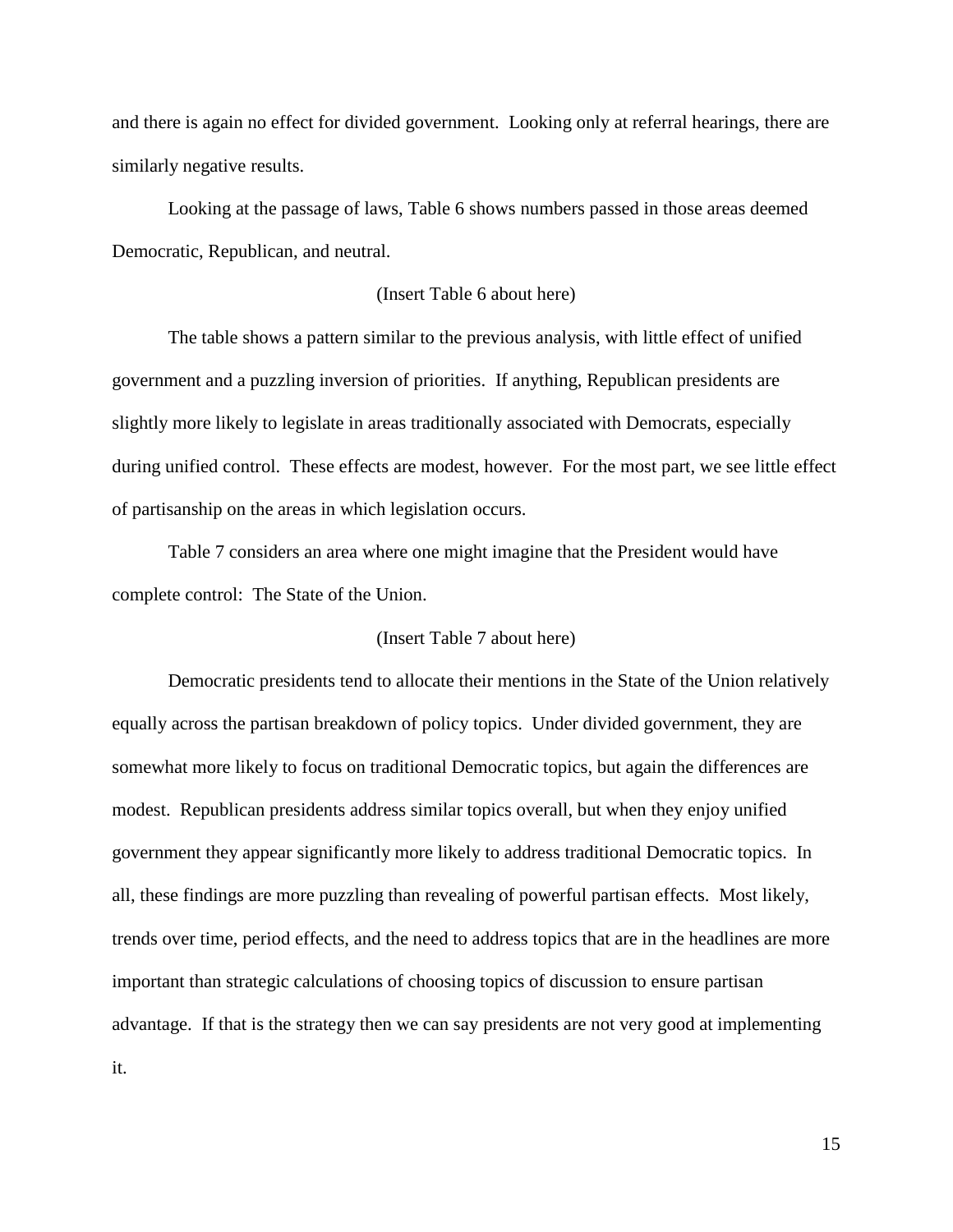# **Discussion**

Our search for election effects began with the federal budget and progressed through the government's agenda, from hearings, to laws, to State of the Union addresses. Throughout, we paid particular attention to theories concerning the role of presidents in setting the agenda, the importance of party unity, and the significance of party ownership of certain issues. In every instance, we found that election effects are either nonexistent or extremely modest. Conventional ideas about the priorities of the Democratic and Republican parties have almost no bearing to the results we present. This is the case even under the most favorable conditions, such as during unified government or the State of the Union address, when the party of the president should have greater flexibility to allocate attention and money toward its priorities.

We find evidence of the overwhelming effects of mandatory spending and situational context on the government's agenda. Together, these factors explain a great deal of government spending. When the country is at war, Democratic and Republican presidents alike increase spending on defense. As the population grows older, presidents of both parties oversee increasingly large allocations towards Social Security and Medicare. With so much of the agenda space already spoken for, presidents find that their priorities must often be shelved until the demands of current events subside. The end result is that the government's agenda appears, on the one hand, highly resistant to electoral effects, and on the other, very susceptible to the pull of mandatory spending and the crush of current events.

We do not suggest that there is no difference between electing a president from one party rather than the other. Recently, the two parties have never looked further apart, and there are many ways, subtle and otherwise, that presidents leave their mark on the country. However, our findings do indicate that traditional ways of thinking about the parties and their priorities may be

16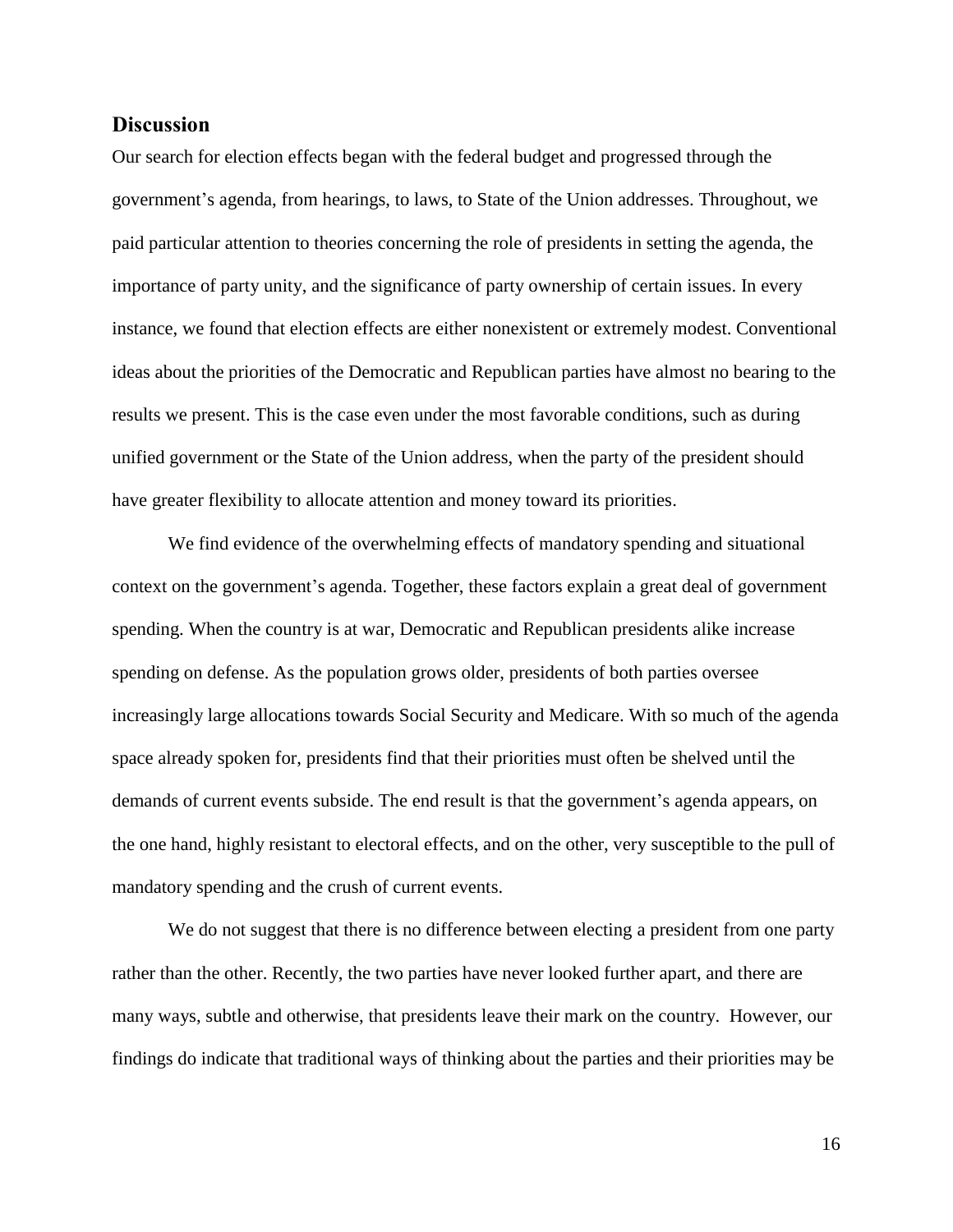overblown. Predominantly, the agenda is set, not by parties or presidents, but by long-term financial commitments and stochastic events.

# **References**

- Aldrich, John H. 1995. *Why Parties? The Origin and Transformation of Political Parties in America*. Chicago: University of Chicago Press.
- Barret, Andrew W. and Matthew Eshbaugh-Soha. 2007. Presidential Success on the Substance of Legislation. *Political Research Quarterly* 60: 100-112.
- Baumgartner, F., Bryan Jones and J. Wilkerson. 2011. The Dynamics of Policy Change in Comparative Perspective, *Comparative Political Studies*, 44: 8, 947-972.
- Beckmann, Matthew and Joseph Godfrey. 2007. The Policy Opportunities in Presidential Honeymoons. *Political Research Quarterly* 60: 250-262.
- Berry, William D., and David Lowery. 1987. *Understanding United States Government Growth: An Empirical Analysis of the Postwar Era*. New York: Praeger.
- Blais, Andre, Donald Blake, and Stephane Dion. 1993. Do Parties Make a Difference? Parties and the Size of Government in Liberal Democracies. *American Journal of Political Science* 37: 40-62.
- Budge, Ian, and Richard I. Hofferbert. 1990. Mandates and Policy Outputs: U.S. Party Platforms and Federal Expenditures. *The American Political Science Review* 84 (1): 111-31.
- Cameron, Charles, William Howell, and Scott Adler. 1997. Toward an Understanding of the Institutional Performance of Congress in the Post-war Era: Structural Explanations for Surges and Slumps in the Production of Significant Legislation, 1945-1994. Paper presented at the annual meetings of the Midwest Political Science Association.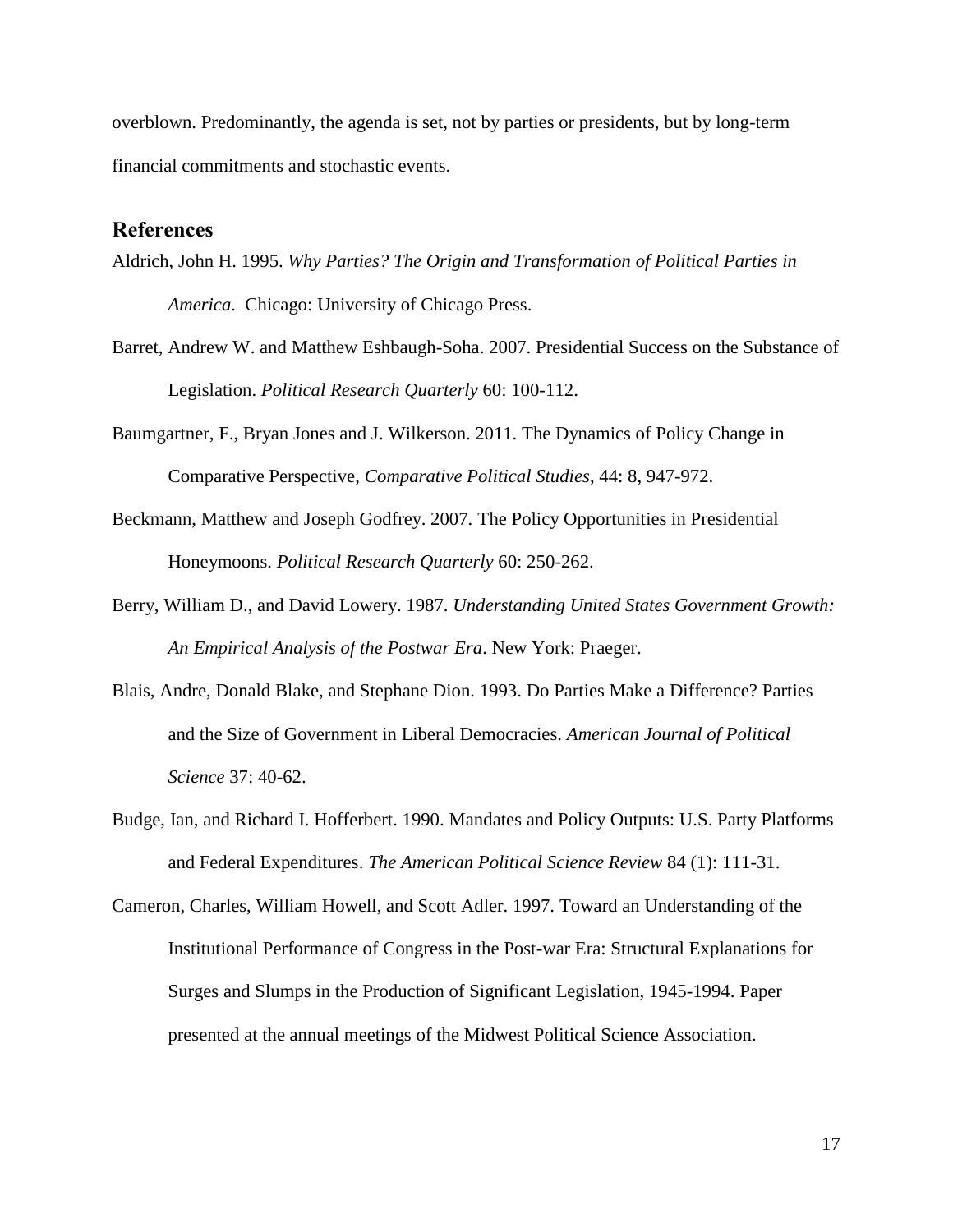- Cameron, David R. 1978. The Expansion of the Public Economy: A Comparative Analysis. *American Political Science Review* 72: 1243-61.
- Coleman, John J. 1999. United Government, Divided Government, and Party Responsiveness. *American Political Science Review* 93: 821-35.
- Cox, Gary W., and Matthew D. McCubbins. 1991. Divided Control of Fiscal Policy. In Gary W. Cox and Samuel Kernell, eds., *The Politics of Divided Government* (Boulder, Colo.: Westview): 155-75.
- Damore, David F. 2004. The Dynamics of Issue Ownership in Presidential Campaigns. *Political Research Quarterly* 57: 391-397.
- Dye, Thomas R. 1966. *Politics, Economics, and the Public*. Chicago: Rand McNally.
- Edwards, George C. III, Andrew Barrett, and Jeffrey Peake. 1997. The Legislative Impact of Divided Government. *American Journal of Political Science* 41: 545-63.
- Eshbaugh-Soha, Matthew. 2005. The Politics of Presidential Agendas. *Political Research Quarterly* 58: 257-68.
- Fiorina, Morris. 1996. *Divided Government*. Boston: Allyn and Bacon.
- Garand, James C. 1988. Explaining Government Growth in the U.S. States. *American Political Science Review* 82 (3): 837-49.
- Green-Pedersen, C., and P. B. Mortensen. 2010. Who Sets the Agenda and Who Responds to it in the Danish Parliament? A New Model of Issue Competition and Agenda-Setting. *European Journal of Political Research* 49 (2): 257-81.
- Grossman, Michael B., Martha Joynt Kumar, and Francis E. Rourke. 1998. Second-term presidencies: The aging of administrations. In *The Presidency & the Political System*, 5th ed., ed. Michael Nelson. Washington, DC: Congressional Quarterly Press.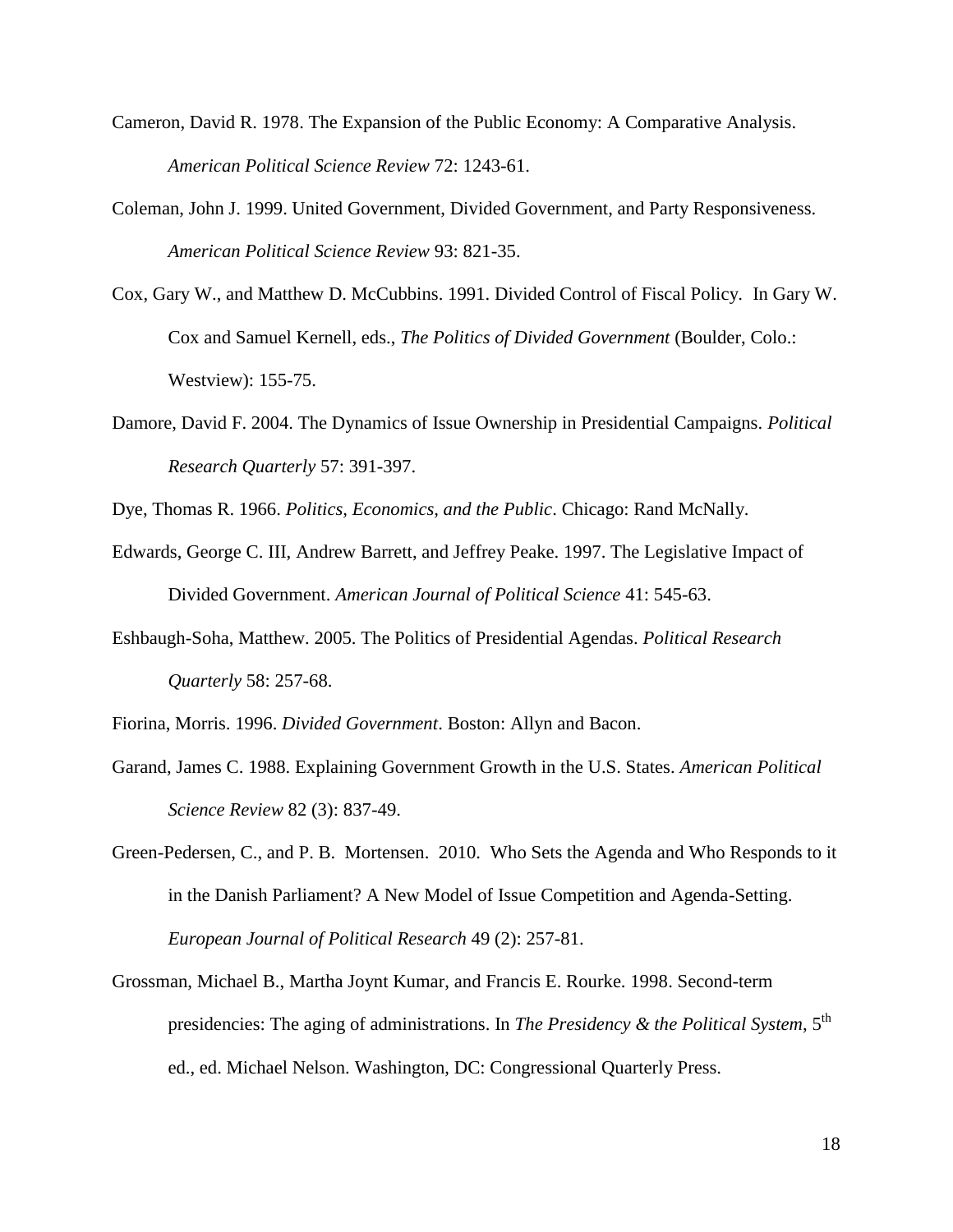- Hibbs, Douglas. 1977. Political Parties and Macroeconomic Policy. *The American Political Science Review* 71: 1467-1487.
- Jones, Bryan D., and Frank R. Baumgartner. 2005. *The Politics of Attention: How Government Prioritizes Problems*. The University of Chicago Press: Chicago and London.

Kelly, Sean Q. 1993. Divided We Govern: A Reassessment. *Polity* 25: 475-84.

- King, Gary, Michael Laver, Richard I. Hofferbert, Ian Budge, and Michael D. McDonald. 1993. Party Platforms, Mandates, and Government Spending. *The American Political Science Review* 87: 744-750.
- Krehbiel, Keith. 1996. Institutional and Partisan Sources of Gridlock: A Theory of Divided and Unified Government. *Journal of Theoretical Politics* 8: 7-40.
- Lewis-Beck, Michael, and Tom W. Rice. 1985. Government Growth in the United States. *Journal of Politics* 47: 2-27.
- Light, Paul C. 1999. *The President's Agenda: Domestic Policy Choice from Kennedy to Clinton*. Baltimore: Johns Hopkins University Press.
- Lockerbie, Brad, Stephen Borrelli, and Scott Hedger. 1998. An Integrative Approach to Modeling Presidential Success in Congress. *Political Research Quarterly* 51: 155-72.
- Mayhew, David. 1991. *Divided we Govern: Party Control, Lawmaking, and Investigations, 1946-1990*. New Haven: Yale University Press.
- Neustadt, Richard E. 2001. The Contemporary Presidency: The Presidential 'Hundred Days' An Overview. *Presidential Studies Quarterly* 31: 121-125.
- Petrocik, John R, William L. Benoit and Glenn J. Hansen. 2003. "Issue Ownership and Presidential Campaigning, 1952-2000." *Political Science Quarterly* 118: 599-626.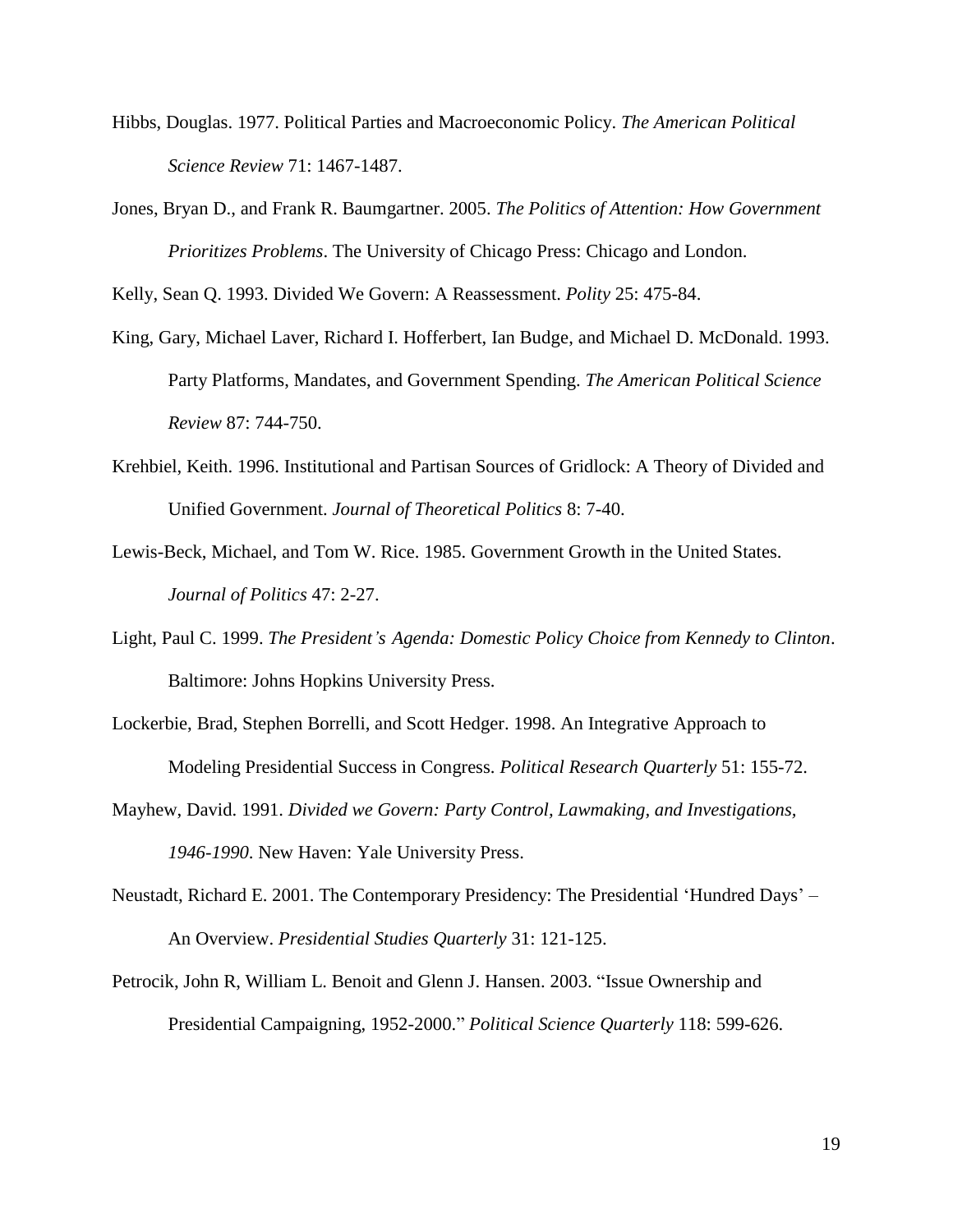- Pfiffner, James A. 1988. *The Strategic Presidency: Hitting the Ground Running*. Chicago: Dorsey.
- Quirk, Paul J. and Bruce B. Nesmith. 1994. Explaining Deadlock: Domestic Policymaking in the Bush Presidency. *New Perspectives on American Politics*: 191-211.
- Quirk, Paul J. and Bruce B. Nesmith. 1995. Divided Government and Policy Making: Negotiating the Laws. *The Presidency and the Political System*: 531-54.
- Sigelman, L., and E. H. Buell, Jr. 2004. Avoidance or Engagement? Issue Convergence in US Presidential Campaigns, 1960–2000. *American Journal of Political Science* 48(4): 650– 61.
- Solano, Paul L. 1983. Institutional Explanations of Public Expenditures among High Income Democracies. *Public Financ*e 38 (3): 440-58.
- Stimson, James A. 1999. *Public Opinion in America: Moods, Cycles, and Swings, 2nd Edition*. Boulder, CO: Westview Press.
- Swank, Duane H. 1988. The Political Economy of Government Domestic Expenditure in the Affluent Democracies, 1960-1980. *American Journal of Political Science* 32: 1120-50.
- Walgrave, S., J. Lefevere, and M. Nuytemans. 2009. Issue Ownership Stability and Change: How Political Parties Claim and Maintain Issues Through Media Appearances. *Political Communication* 26 (2):153–72.
- Wilensky, Harold. 1975. *The Welfare State and Equality*. Berkeley: University of California Press.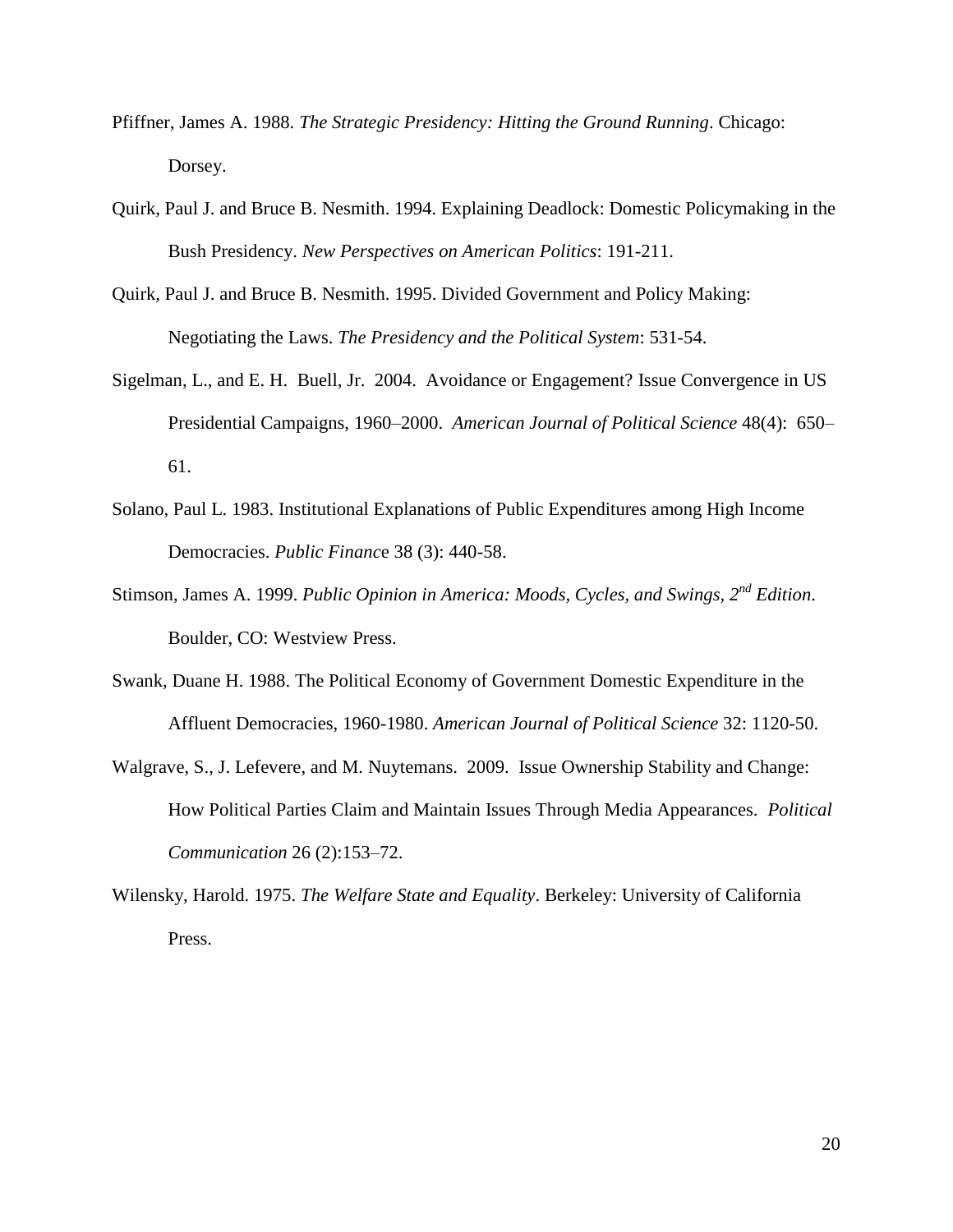**Appendix A. Robustness Checks on Democratic and Republican Priorities** Table 1 presented a partisan classification of spending categories, and Figure 5 showed how this evolves over time. Here we show two elements of robustness: A stricter definition of partisanship, and eliminating Social Security and Medicare from the analysis. Neither makes a substantial effect on the results.

Table 1 showed the partisan classification of spending. We allocated some categories to the Democratic Party which were not explicitly linked to a citation in the literature. Figure A-1 shows the difference in percent Democratic if we use our expanded measure or a stricter measure which counts as neutral any of those categories assigned to the Democrats by us but not based on a citation. Figure A-2 shows the same for the Republican spending categories. The high correlations in both series make clear that our results do not hinge on minor classification issues.

(Insert Figure A-1 about here)

(Insert Figure A-2 about here)

Our second robustness check involves mandatory spending. When we look only at domestic discretionary spending, virtually all of what are coded as Republican priorities disappear from the analysis (see Table 1). However, we can do a simpler check by eliminating the two largest programs, Social Security and Medicare. Figure A-3 shows the data presented in Figure 5 in the text with those programs eliminated.

# (Insert Figure A-3 about here)

The trends in Figure A.3 differ slightly from those presented in Figure 5. Democratic spending continues to increase into the 1960s, but unlike the original graph, the spending plateaus and moves up and down from about the 1970s until the present, with Republican spending outperforming Democratic spending during the 1980s.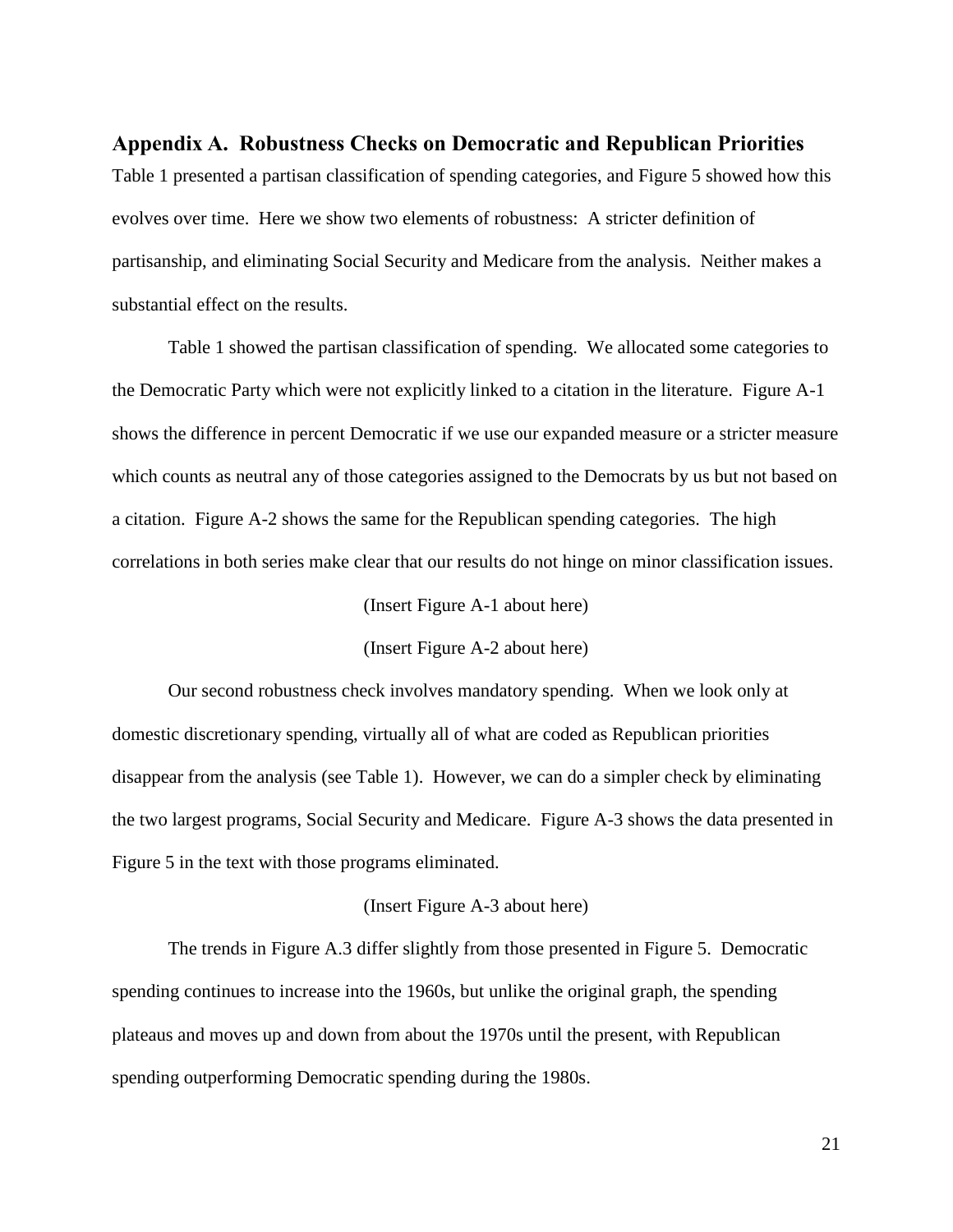To complement our testing on the changes in budget focus over time, we also ran OLS regression on the change in the percent of Republican and Democratic spending. This model tested the effects of having a President of a specific party in office, as well as a shock variable for the first year of office, along with controls for divided government and policy mood. The model is below:

Change in % Party Spending =  $\beta_0 + \beta_1 *$  Party of President +  $\beta_2 *$  First Year of Party

Presidency +  $\beta_3$  \* Divided Government +  $\beta_4$  \* Policy Mood + e

In the model, Party of President is a dummy variable coded 1 for years when the party associated with the spending tested is in the Presidency, and 0 otherwise. First Year of Party Presidency is a dummy variable coded 1 for the change in Presidential party to the party whose spending is being tested, and zero otherwise. Divided government is a dummy, coded 1 when either House of Congress is held by the opposing party. Finally, policy mood is the first dimension of the policy mood series as created by Stimson (1999). The policy mood measure is scaled 0 to 100, with larger numbers representing larger levels of policy mood liberalism. The results are in Table A-1; Table A-2 shows similar results while excluding Social Security and Medicare from the analysis.

(Insert Table A-1 about here)

(Insert Table A-1 about here)

The results show that there are no significant effects from the presence of a Democratic or Republican President on spending, and there are no effects from the first year change in party. The variables for party and party change also all move in the negative direction. Furthermore, divided government shows no significance. The mood variable, while not significant at 0.05, does move in the correct direction for both Democratic and Republican spending, with the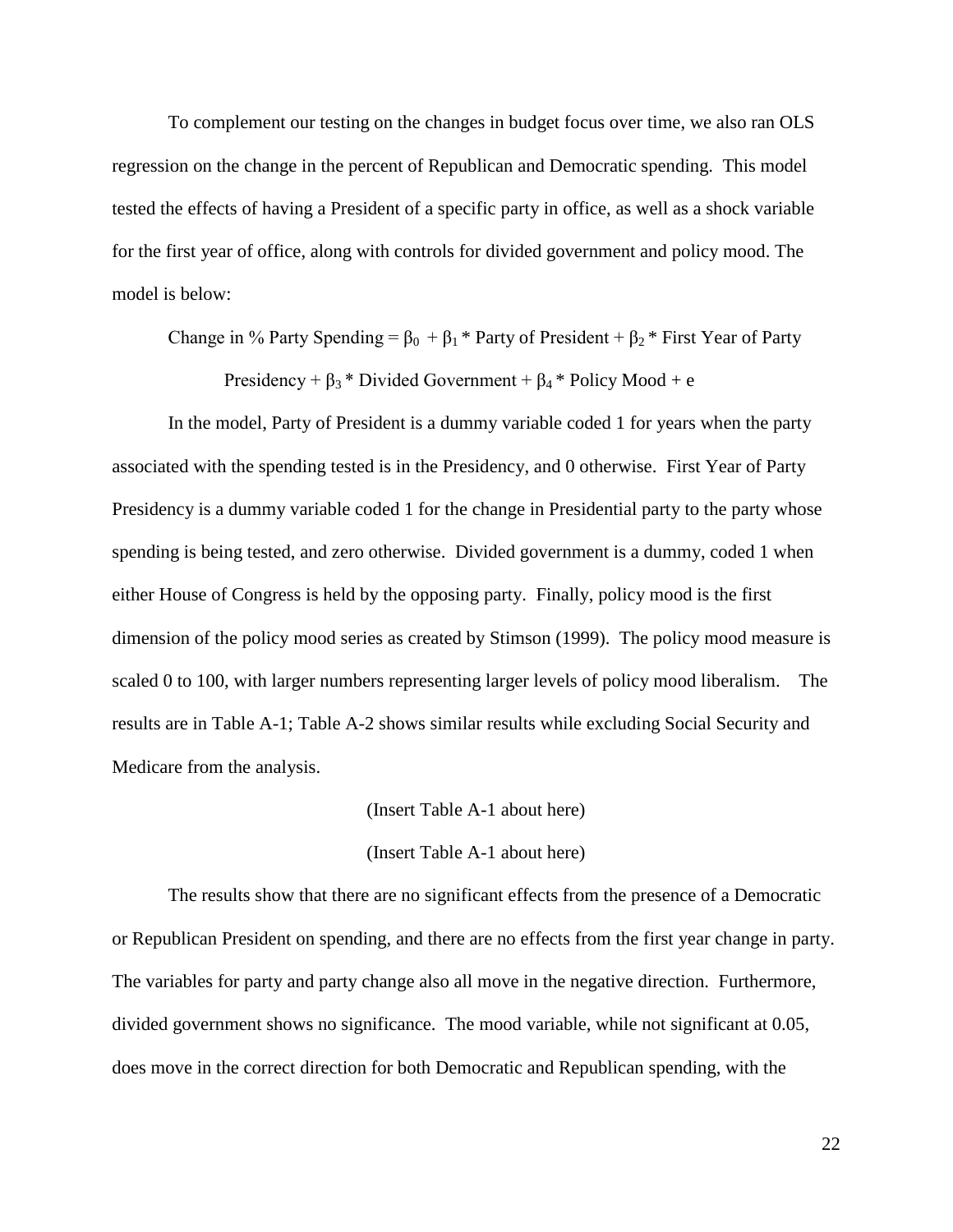Democratic coefficient positive and the Republican coefficient negative. The results for the regression without Medicare and Social Security show similar directions and lack of significance for the party variables. The mood variable is not significant, but in the correct direction, for changes in Democratic percent of spending. However, mood is significant and negative for Republican spending, in line with expectations that policy mood has an effect on the budget for changes in Republican spending.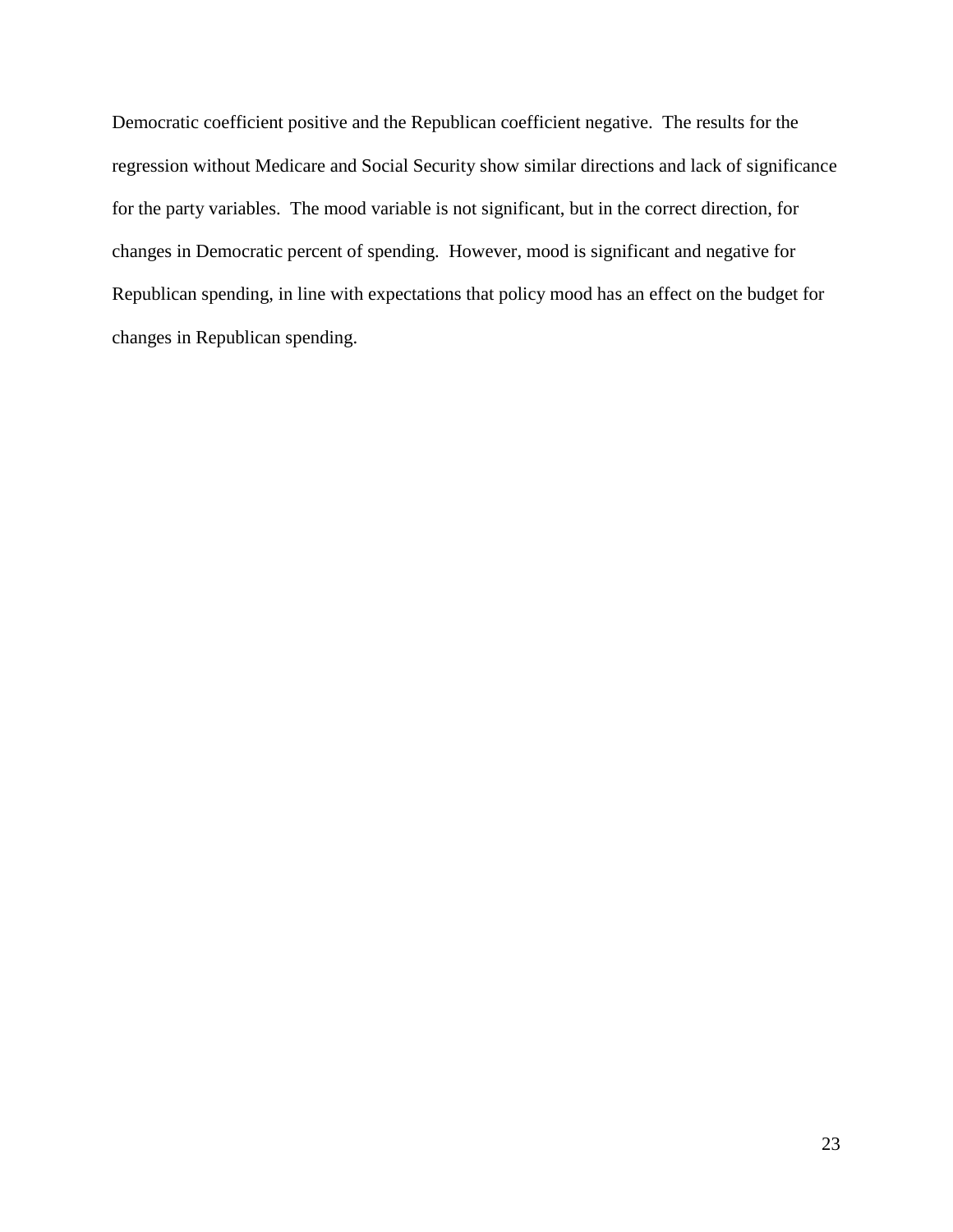# **Tables and Figures**

Table 1. Party Ownership by OMB Subfunctions

|                                                    | <b>FY Spending</b> | <b>Spending</b>                 |                         |
|----------------------------------------------------|--------------------|---------------------------------|-------------------------|
| Category                                           | 2008 (\$Billions)  | <b>Type</b>                     | Coding                  |
| <b>Military Personnel</b>                          | 139.03             | Defense                         | Republican <sup>A</sup> |
| <b>DOD</b> - Operation and Maintenance             | 256.21             | Defense                         | Republican <sup>A</sup> |
| <b>DOD</b> - Procurement                           | 164.99             | Defense                         | Republican <sup>A</sup> |
| <b>DOD</b> - Research and Development              | 79.56              | Defense                         | Republican <sup>A</sup> |
| <b>DOD</b> - Military Construction                 | 22.06              | Defense                         | Republican <sup>A</sup> |
| DOD - Family Housing                               | 2.91               | Defense                         | Republican <sup>A</sup> |
| DOD - Other                                        | 9.92               | Defense                         | Republican <sup>A</sup> |
| <b>Atomic Energy Defense Activities</b>            | 16.63              | Defense                         | Republican <sup>A</sup> |
| <b>Defense-related Activities</b>                  | 4.91               | Defense                         | Republican <sup>A</sup> |
| <b>Federal Law Enforcement Activities</b>          | 26.95              | Discretionary                   | Republican <sup>B</sup> |
| Federal Litigative and Judicial Activities         | 11.89              | Discretionary                   | Republican <sup>B</sup> |
| <b>Federal Correctional Activities</b>             | 6.74               | Discretionary                   | Republican <sup>B</sup> |
| <b>Criminal Justice Assistance</b>                 | 3.51               | Discretionary                   | Republican <sup>B</sup> |
| <b>Emergency Energy Preparedness</b>               | 0.19               | Discretionary                   | Republican              |
| <b>Republican Total</b>                            |                    | 745.50 (20.69% of All Spending) |                         |
| Farm Income Stabilization                          | 12.84              | Mandatory                       | Democrat <sup>B</sup>   |
| <b>Agricultural Research and Services</b>          | 4.60               | Discretionary                   | Democrat <sup>B</sup>   |
| Elementary, Secondary, and Vocational<br>Education | 37.21              | Discretionary                   | Democrat <sup>B</sup>   |
| <b>Higher Education</b>                            | 24.62              | Mandatory                       | Democrat <sup>B</sup>   |
| <b>Research and General Education Aids</b>         | 3.36               | Discretionary                   | Democrat <sup>B</sup>   |
| Training and Employment                            | 7.31               | Discretionary                   | Democrat <sup>C</sup>   |
| <b>Other Labor Services</b>                        | 1.53               | Discretionary                   | Democrat <sup>B</sup>   |
| <b>Social Services</b>                             | 17.31              | Discretionary                   | Democrat <sup>B</sup>   |
| <b>Health Care Services</b>                        | 251.67             | Mandatory                       | Democrat <sup>D</sup>   |
| Health Research and Training                       | 30.19              | Discretionary                   | Democrat <sup>D</sup>   |
| Consumer and Occupation Health and<br>Safety       | 3.43               | Discretionary                   | Democrat <sup>B</sup>   |
| General Retirement and Disability<br>Insurance     | 7.54               | Mandatory                       | Democrat <sup>B</sup>   |
| Federal Employee Retirement and<br>Disability      | 110.90             | Mandatory                       | Democrat <sup>B</sup>   |
| <b>Unemployment Compensation</b>                   | 45.63              | Mandatory                       | Democrat <sup>E</sup>   |
| <b>Housing Assistance</b>                          | 35.29              | Discretionary                   | Democrat <sup>B</sup>   |
| Food and Nutrition Assistance                      | 60.79              | Mandatory                       | Democrat <sup>B</sup>   |
| Other Income Security                              | 166.00             | Mandatory                       | Democrat <sup>B</sup>   |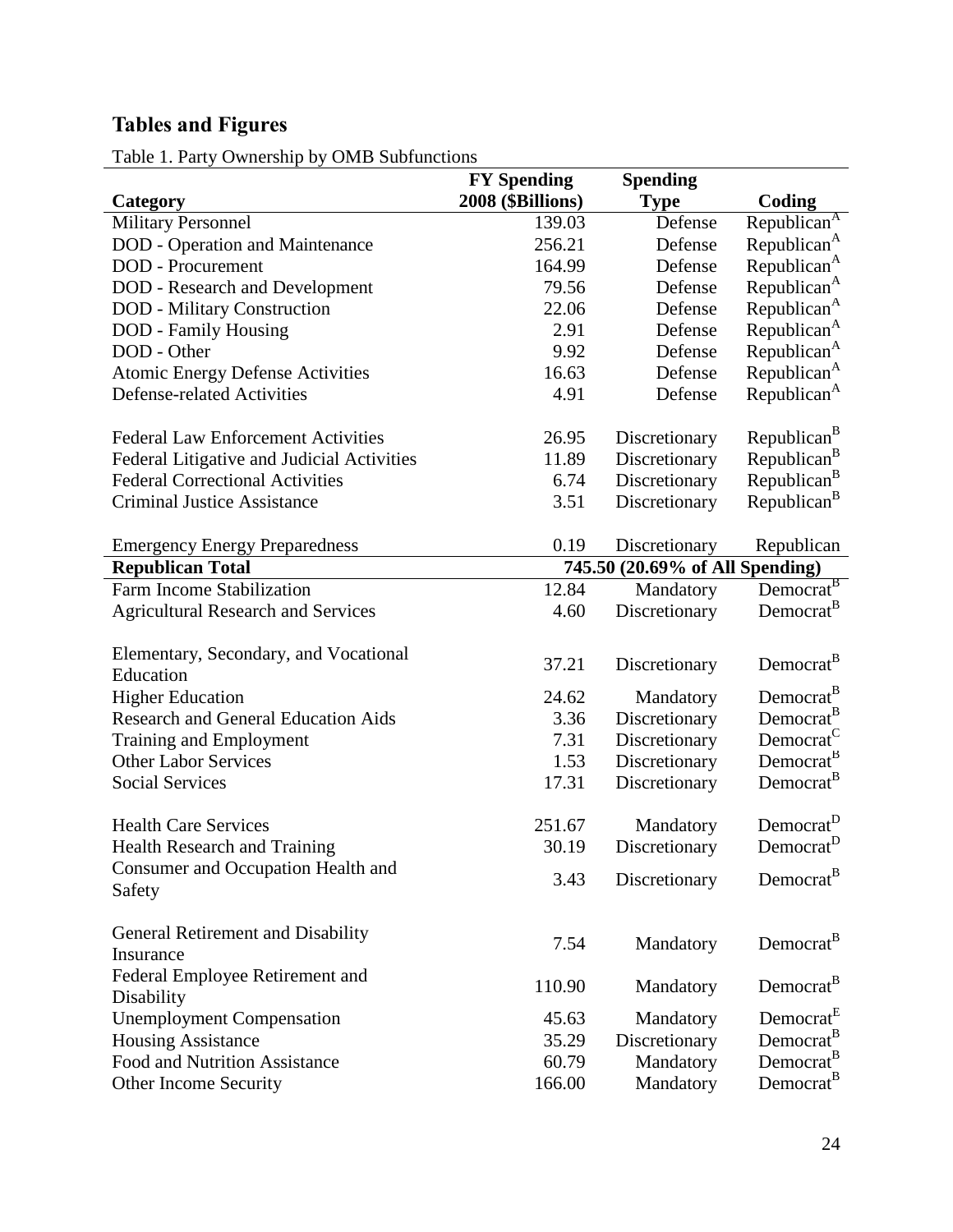| Social Security<br>Medicare                 | 802.82<br>422.18 | Mandatory<br>Mandatory            | Democrat <sup>A</sup><br>Democrat <sup>B</sup> |
|---------------------------------------------|------------------|-----------------------------------|------------------------------------------------|
| Energy Information, Policy and Regulation   | 0.57             | Discretionary                     | Democrat                                       |
| <b>Energy Conservation</b>                  | 1.23             | Discretionary                     | Democrat                                       |
|                                             |                  |                                   |                                                |
| General Science and Basic Research          | 11.10            | Discretionary                     | Democrat                                       |
| Space Flight, Research, and Supporting      |                  |                                   |                                                |
| <b>Activities</b>                           | 16.58            | Discretionary                     | Democrat                                       |
|                                             |                  |                                   |                                                |
| <b>Water Resources</b>                      | 10.90            | Discretionary                     | Democrat                                       |
| <b>Conservation and Land Management</b>     | 9.58             | Discretionary                     | Democrat                                       |
| <b>Recreational Resources</b>               | 3.41             | Discretionary                     | Democrat                                       |
| <b>Pollution Control and Abatement</b>      | 7.55             | Discretionary                     | Democrat                                       |
| <b>Other Natural Resources</b>              | 5.75             | Discretionary                     | Democrat                                       |
|                                             |                  |                                   |                                                |
| <b>Ground Transportation</b>                | 52.57            | Discretionary                     | Democrat                                       |
| <b>Air Transportation</b>                   | 19.77            | Discretionary                     | Democrat                                       |
| <b>Water Transportation</b>                 | 8.78             | Discretionary                     | Democrat                                       |
| <b>Other Transportation</b>                 | 0.35             | Discretionary                     | Democrat                                       |
|                                             |                  |                                   |                                                |
| <b>Community Development</b>                | 18.50            | Discretionary                     | Democrat                                       |
| Area and Regional Development               | 3.11             | Discretionary                     | Democrat                                       |
| Legislative Functions                       | 3.62             | Discretionary                     | Democrat                                       |
| <b>Executive Direction and Management</b>   | 0.50             | Discretionary                     | Democrat                                       |
| <b>Central Fiscal Operations</b>            | 11.44            | Discretionary                     | Democrat                                       |
| General Property and Records Management     | 4.05             | Discretionary                     | Democrat                                       |
| <b>Central Personnel Management</b>         | 0.19             | Discretionary                     | Democrat                                       |
| <b>General Purpose Fiscal Assistance</b>    | 4.05             | Discretionary                     | Democrat                                       |
| <b>Other General Government</b>             | 1.48             | Discretionary                     | Democrat                                       |
| <b>Democratic Total</b>                     |                  | 2,240.30 (62.20% of All Spending) |                                                |
| <b>Conduct of Foreign Affairs</b>           | 12.08            | Defense                           |                                                |
| International Development and               |                  |                                   |                                                |
| Humanitarian Assistance                     | 17.69            | Defense                           |                                                |
| <b>International Security Assistance</b>    | 10.54            | Defense                           |                                                |
| Foreign Information and Exchange            | 1.25             | Defense                           |                                                |
| Activities                                  |                  |                                   |                                                |
|                                             |                  |                                   |                                                |
| Income Security for Veterans                | 42.30            | Mandatory                         |                                                |
| Veterans Education, Training, and           | 2.82             | Mandatory                         |                                                |
| Rehabilitation                              |                  |                                   |                                                |
| <b>Veterans Medical Care</b>                | 39.05            | Discretionary                     |                                                |
| <b>Other Veterans Benefits and Services</b> | 4.57             | Discretionary                     |                                                |
|                                             |                  |                                   |                                                |
| Disaster Relief and Insurance               | 19.89            | Discretionary                     |                                                |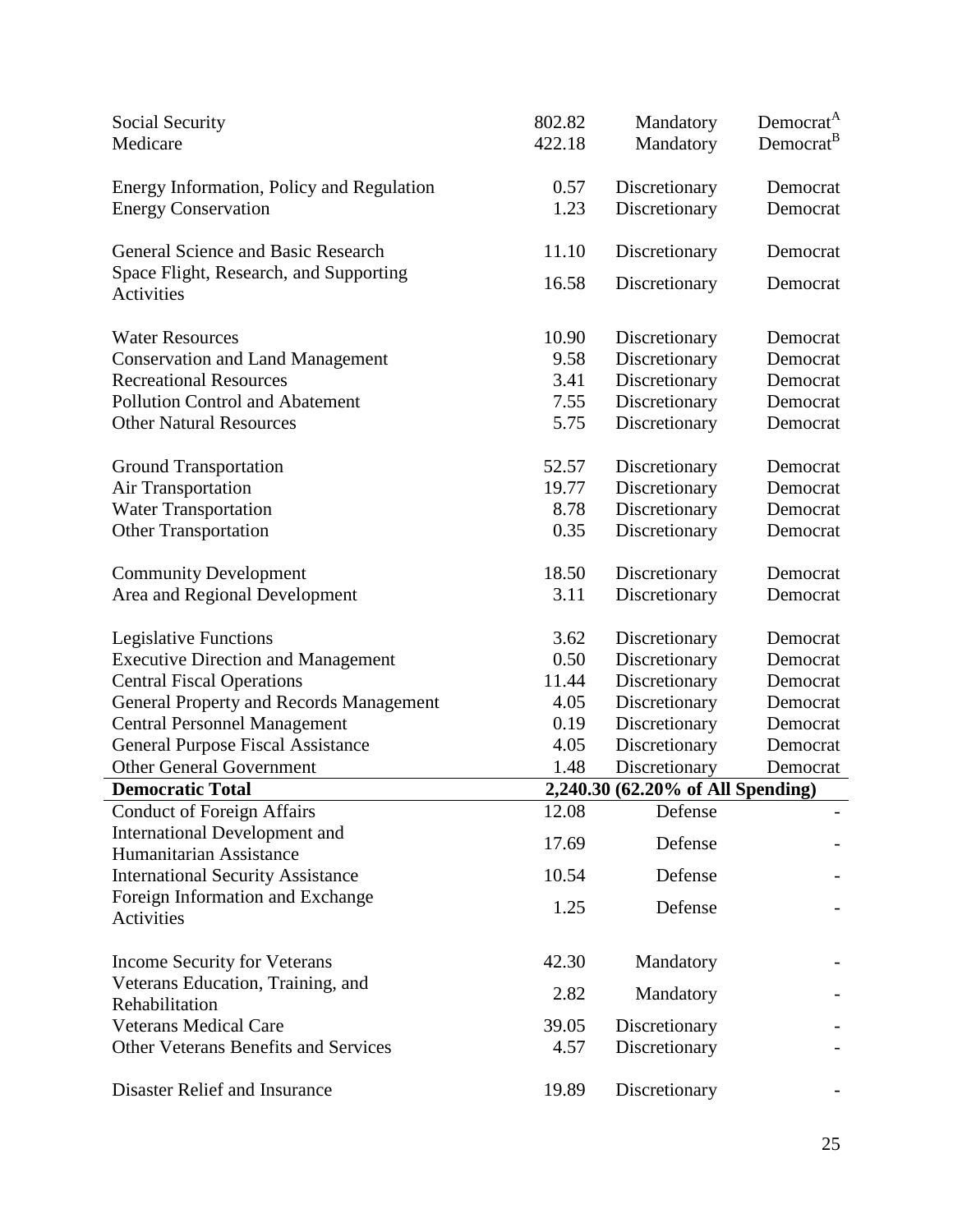| Other Advancement of Commerce                                               | 14.40    | Discretionary                   |  |
|-----------------------------------------------------------------------------|----------|---------------------------------|--|
| Interest on the Public Debt                                                 | 451.14   | Mandatory                       |  |
| <b>Neutral Total</b>                                                        |          | 615.73 (17.09% of All Spending) |  |
| <b>Total All Spending</b>                                                   | 3,601.53 |                                 |  |
| Citation $A = S$ igelman and Buell 2004; Petrocik et. al. 2003; Damore 2004 |          |                                 |  |
| Citation B = Petrocik et. al. 2003; Damore 2004                             |          |                                 |  |
| Citation $C = Hibbs$ 1977                                                   |          |                                 |  |
| Citation $D = S$ igelman and Buell 2004                                     |          |                                 |  |

Citation E = Hibbs 1977; Petrocik et. a. 2003; Damore  $2004^5$ 

 $\overline{a}$ 

<sup>5</sup> We expand on the literature in classifying some budget items as either Democratic or Republican. These items are labeled under the right-most "Coding" column, but lack a citation reference. We have run our analysis using only the coding from the literature and find that our results do not differ substantially from our expanded coding results, which are presented forthwith.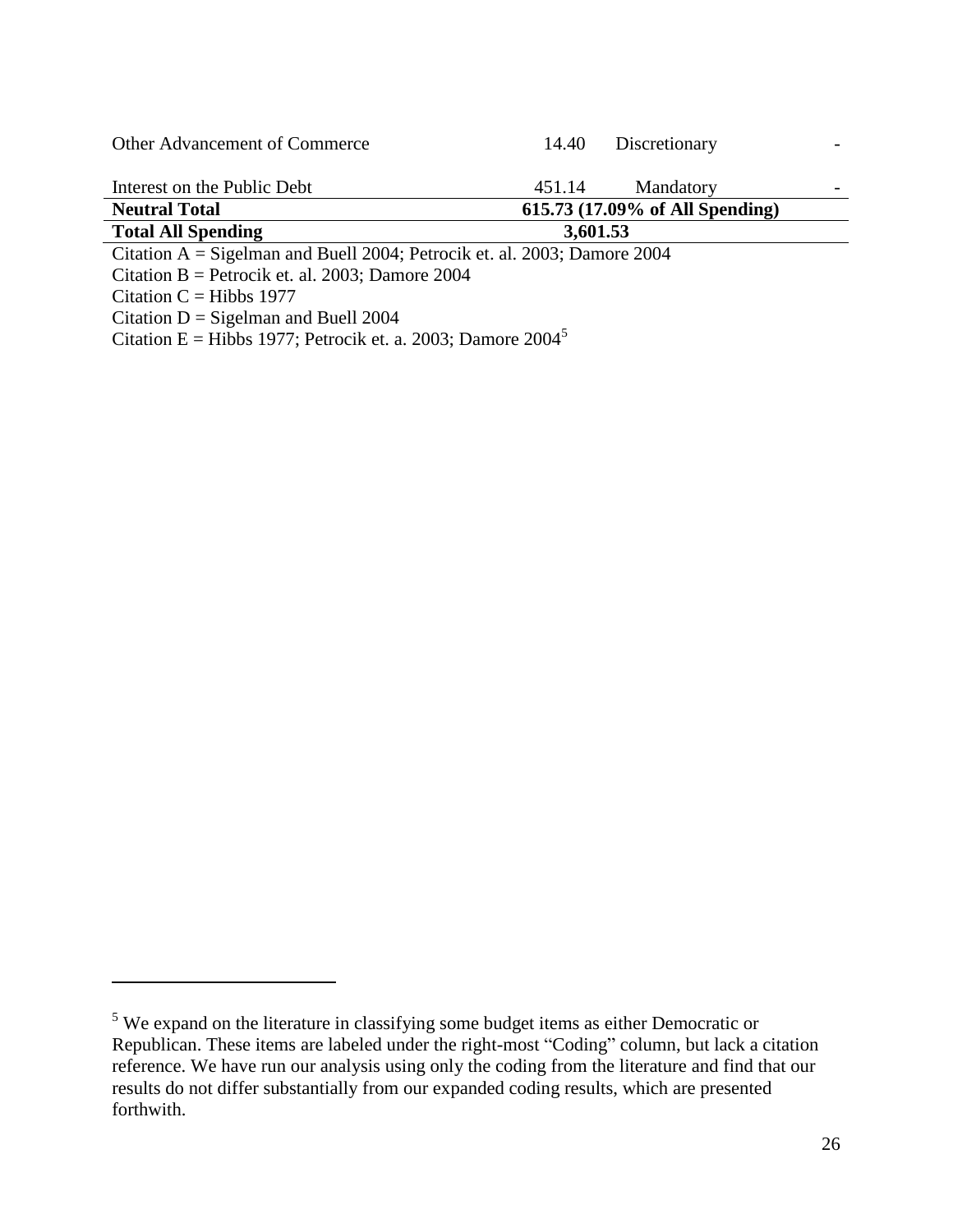| - 7                          |                                      | $\%$       | $\%$         | $\%$    |
|------------------------------|--------------------------------------|------------|--------------|---------|
| Government                   | N                                    | Consistent | Inconsistent | Neutral |
|                              | All Spending                         |            |              |         |
| Total                        | 3,660                                | 24.23      | 24.26        | 51.50   |
| Divided                      | 2,115                                | 23.02      | 26.81        | 51.15   |
| Unified                      | 1,545                                | 26.88      | 22.13        | 51.97   |
| Unified and filibuster proof | 625                                  | 27.84      | 20.80        | 51.36   |
|                              | <b>Extreme Spending Changes Only</b> |            |              |         |
| Total                        | 749                                  | 20.56      | 22.02        | 57.40   |
| Divided                      | 426                                  | 18.54      | 21.59        | 59.85   |
| Unified                      | 323                                  | 23.21      | 22.60        | 54.17   |
| Unified and filibuster proof | 138                                  | 27.53      | 19.56        | 52.89   |

# Table 2. Spending consistency by party control, 1947-2008

Note: Extreme changes are those in the highest and lowest 10 percent of the distribution in each year.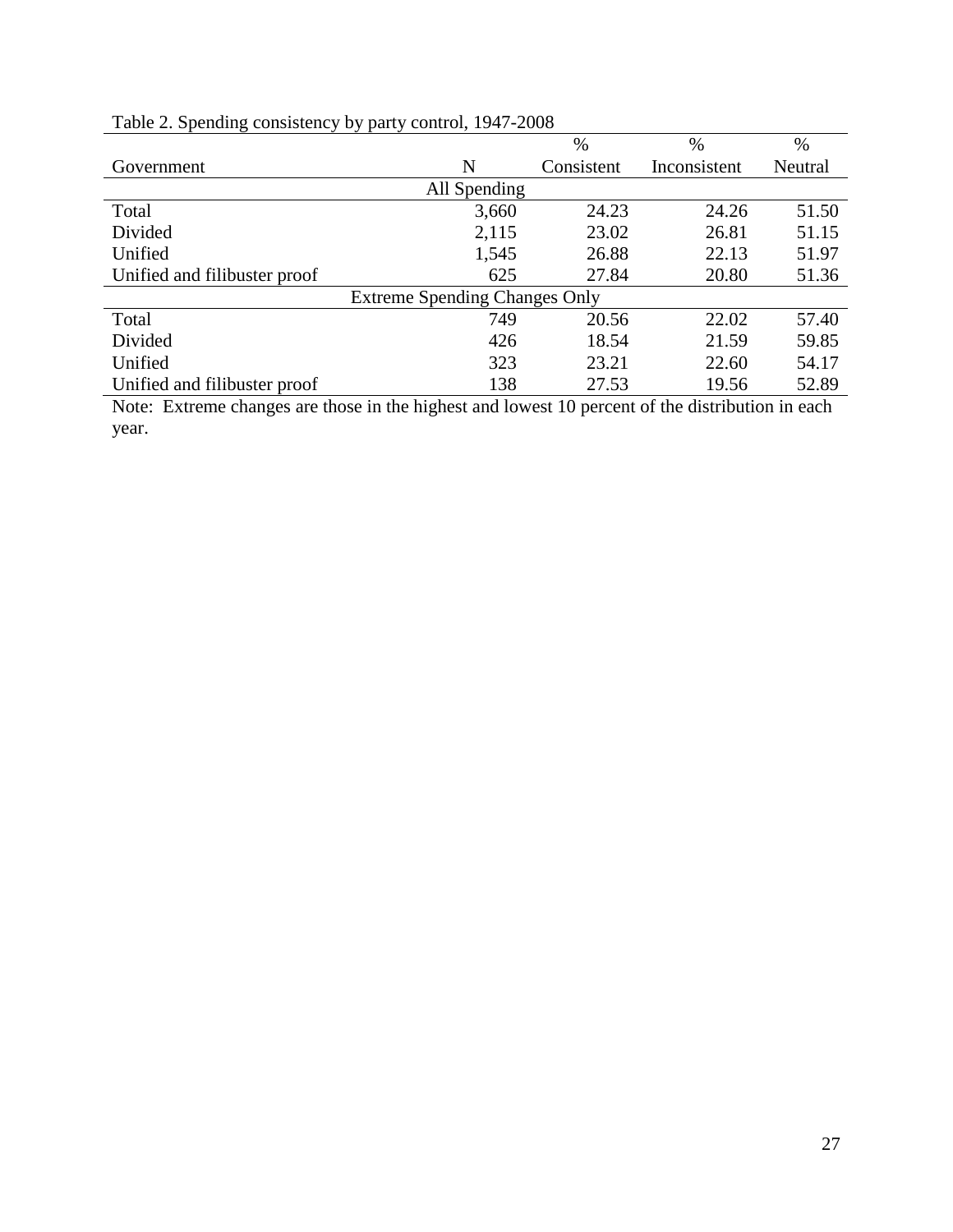|                      | Twore 5. <i>models</i> of Encember Effects on Total Spending |               |                |                 |  |  |
|----------------------|--------------------------------------------------------------|---------------|----------------|-----------------|--|--|
|                      | Model 1                                                      | Model 2       | Model 3        | Model 4         |  |  |
|                      | $Coef$ (SE)                                                  | $Coef$ (SE)   | $Coef$ (SE)    | $Coef$ (SE)     |  |  |
| Intercept            | $6.20(1.91)$ *                                               | $6.16(2.11)*$ | $-16.02(8.66)$ | $-22.75(10.15)$ |  |  |
| <b>GOP</b> President | $-2.98(2.52)$                                                | $-3.05(2.86)$ | $-1.66(1.66)$  | $-1.74(1.65)$   |  |  |
| Divided Gov          |                                                              | 0.14(2.86)    | 2.38(1.67)     | 2.18(1.67)      |  |  |
| Mood                 |                                                              |               | $0.32(0.15)*$  | $0.41(0.16)*$   |  |  |
| GDP (Trillions)      |                                                              |               |                | 0.26(0.21)      |  |  |
| N                    | 61                                                           | 61            | 57             | 57              |  |  |
| $R^2$                | 0.02                                                         | 0.02          | 0.14           | 0.16            |  |  |
| F                    | 1.41(0.24)                                                   | 0.69(0.50)    | 2.81(0.05)     | 2.530.05        |  |  |
|                      |                                                              |               |                |                 |  |  |

Table 3. Models of Election Effects on Total Spending

 $* = p < 0.05$ , two tailed test.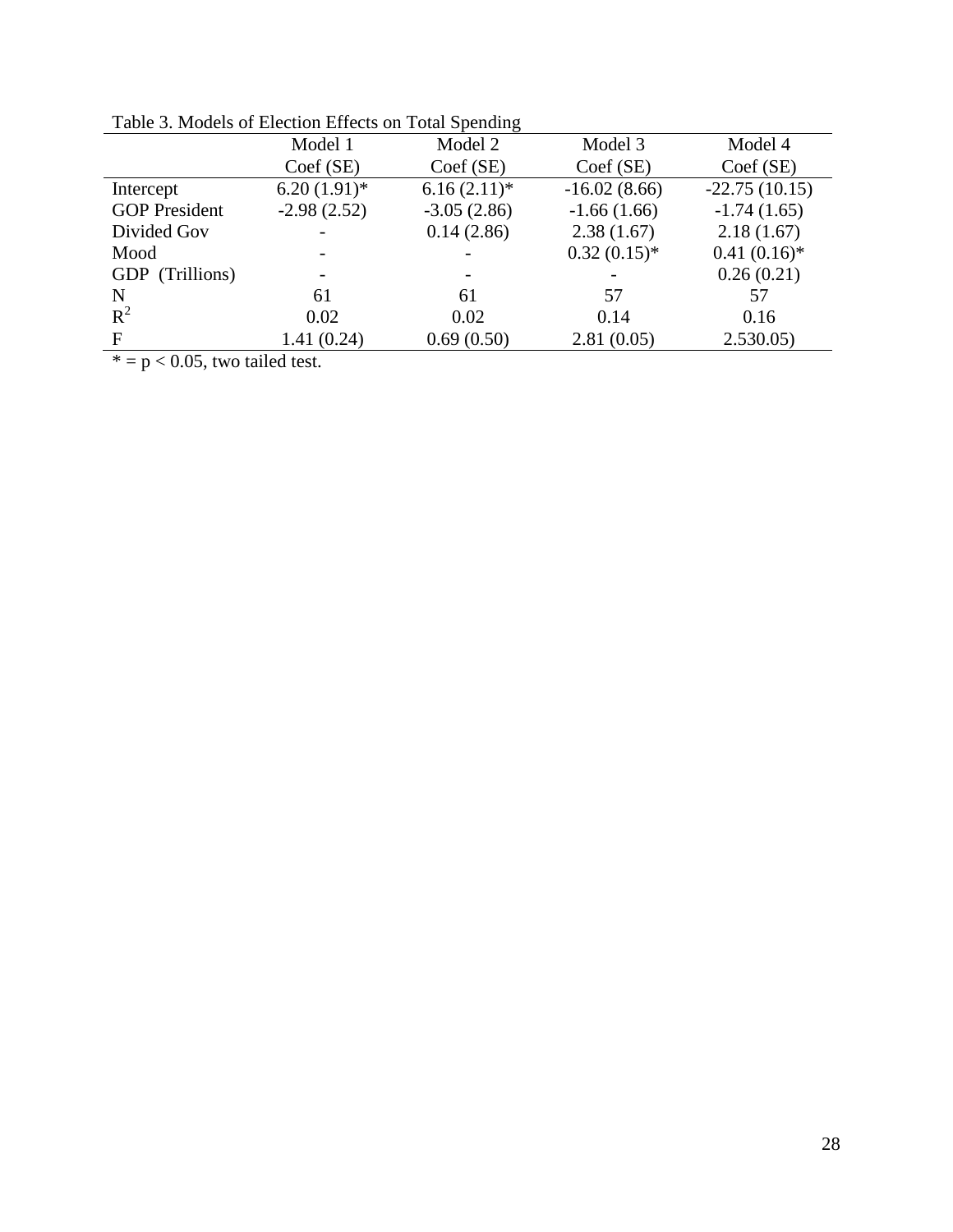|                               |                             | $\%$       | %       | $\%$       |
|-------------------------------|-----------------------------|------------|---------|------------|
| Divided or Unified Government | N                           | Democratic | Neutral | Republican |
|                               | <b>Democratic President</b> |            |         |            |
| Total                         | 35,349                      | 17.23      | 67.54   | 15.23      |
| Divided                       | 12,916                      | 17.56      | 67.02   | 15.41      |
| Unified                       | 22,433                      | 17.04      | 67.84   | 15.12      |
| Unified and filibuster proof  | 11,893                      | 16.72      | 69.90   | 13.38      |
|                               | <b>Republican President</b> |            |         |            |
| Total                         | 51,780                      | 20.61      | 64.40   | 14.97      |
| Divided                       | 45,910                      | 20.70      | 64.70   | 14.59      |
| Unified                       | 5,870                       | 19.97      | 62.06   | 17.97      |
| Unified and filibuster proof  |                             |            |         |            |

Table 4. Percentage of hearings on Democratic, Republican, and neutral topics by party control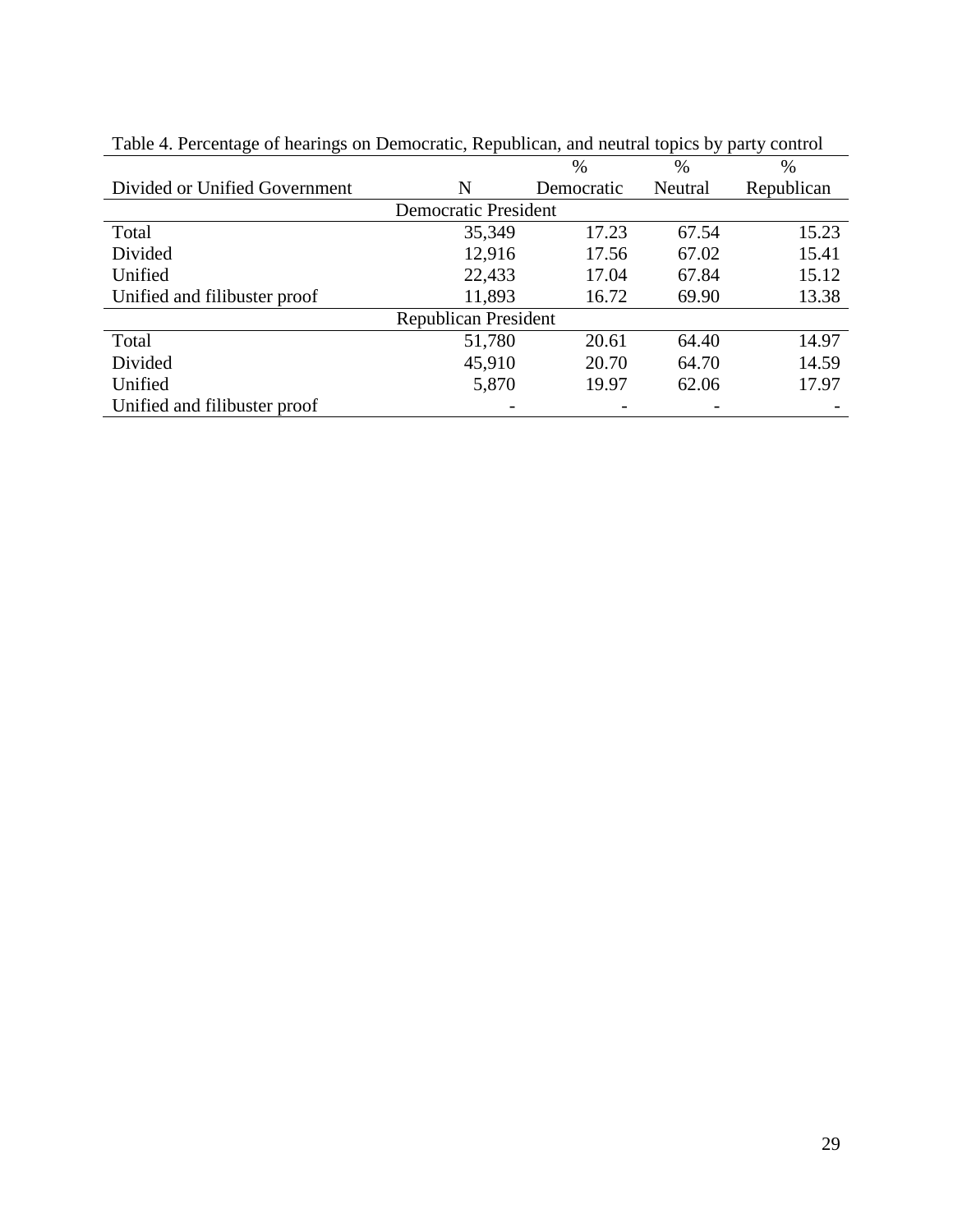|                               |                             | $\%$       | $\%$    | $\%$       |
|-------------------------------|-----------------------------|------------|---------|------------|
| Divided or Unified Government | N                           | Democratic | Neutral | Republican |
|                               | <b>Democratic President</b> |            |         |            |
| Total                         | 16,088                      | 13.68      | 69.57   | 16.75      |
| Divided                       | 4,928                       | 11.79      | 70.58   | 17.63      |
| Unified                       | 11,160                      | 14.52      | 69.12   | 16.36      |
| Unified and filibuster proof  | 6,585                       | 15.03      | 71.66   | 13.30      |
|                               | <b>Republican President</b> |            |         |            |
| Total                         | 18,453                      | 17.64      | 67.85   | 14.51      |
| Divided                       | 17,716                      | 17.44      | 68.04   | 14.52      |
| Unified                       | 737                         | 22.39      | 63.36   | 14.25      |
| Unified and filibuster proof  |                             |            |         |            |

Table 5. Percentage of referral hearings on Democratic, Republican, and neutral topics by party control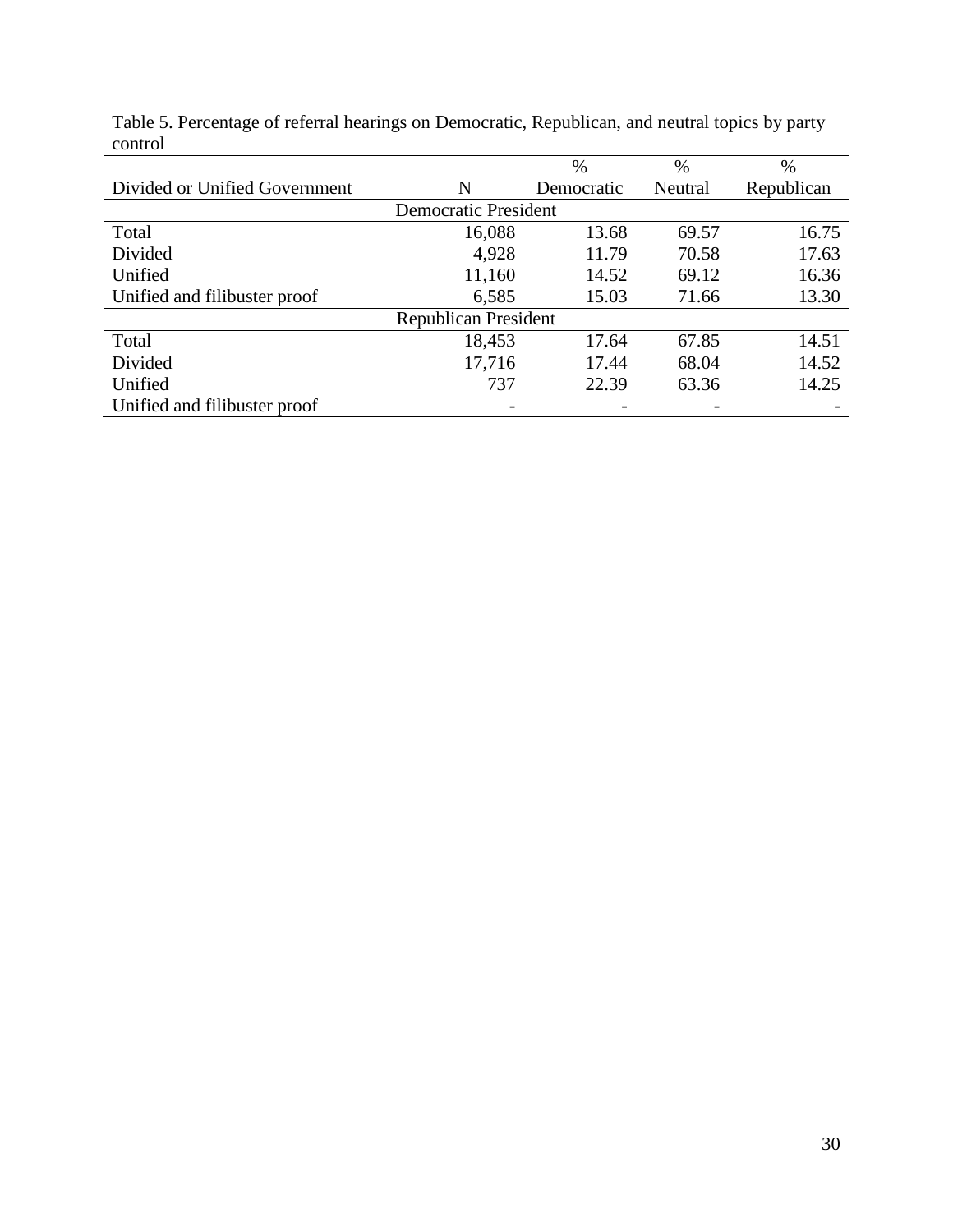|                               |                             | $\%$       | $\%$    | $\%$       |
|-------------------------------|-----------------------------|------------|---------|------------|
| Divided or Unified Government | N                           | Democratic | Neutral | Republican |
|                               | <b>Democratic President</b> |            |         |            |
| Total                         | 7,861                       | 9.88       | 73.40   | 16.72      |
| Divided                       | 2,815                       | 8.56       | 75.91   | 15.52      |
| Unified                       | 5,046                       | 10.62      | 72.00   | 17.38      |
| Unified and filibuster proof  | 3,374                       | 10.46      | 72.53   | 17.01      |
|                               | <b>Republican President</b> |            |         |            |
| Total                         | 11,353                      | 14.88      | 70.99   | 14.14      |
| Divided                       | 10,337                      | 14.92      | 70.39   | 14.69      |
| Unified                       | 1,016                       | 14.47      | 77.07   | 8.46       |
| Unified and filibuster proof  |                             |            |         |            |

Table 6. Percentage of laws on Democratic, Republican, and neutral topics by party control.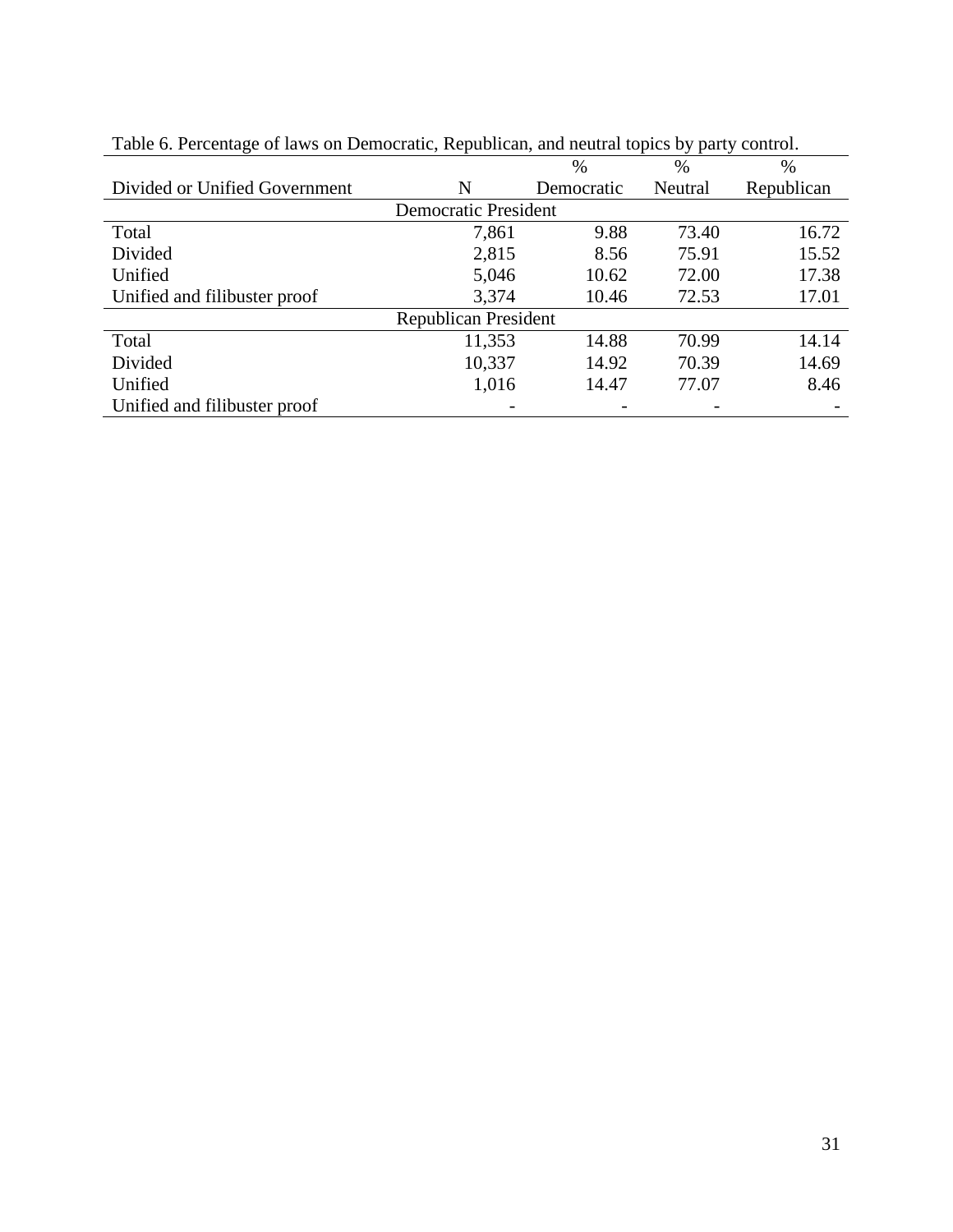|                               |                             | $\%$       | $\%$    | $\%$       |
|-------------------------------|-----------------------------|------------|---------|------------|
| Divided or Unified Government | N                           | Democratic | Neutral | Republican |
|                               | <b>Democratic President</b> |            |         |            |
| Total                         | 8,235                       | 22.96      | 58.06   | 18.98      |
| Divided                       | 3,217                       | 28.54      | 53.22   | 18.25      |
| Unified                       | 5,018                       | 19.39      | 61.16   | 19.45      |
| Unified and filibuster proof  | 2,037                       | 15.37      | 61.86   | 22.78      |
|                               | <b>Republican President</b> |            |         |            |
| Total                         | 6,676                       | 18.72      | 61.19   | 20.09      |
| Divided                       | 6,215                       | 17.46      | 62.57   | 19.97      |
| Unified                       | 461                         | 35.79      | 42.52   | 21.69      |
| Unified and filibuster proof  |                             |            |         |            |

Table 7. State of the Union mentions of Democratic, Republican, and neutral topics by party control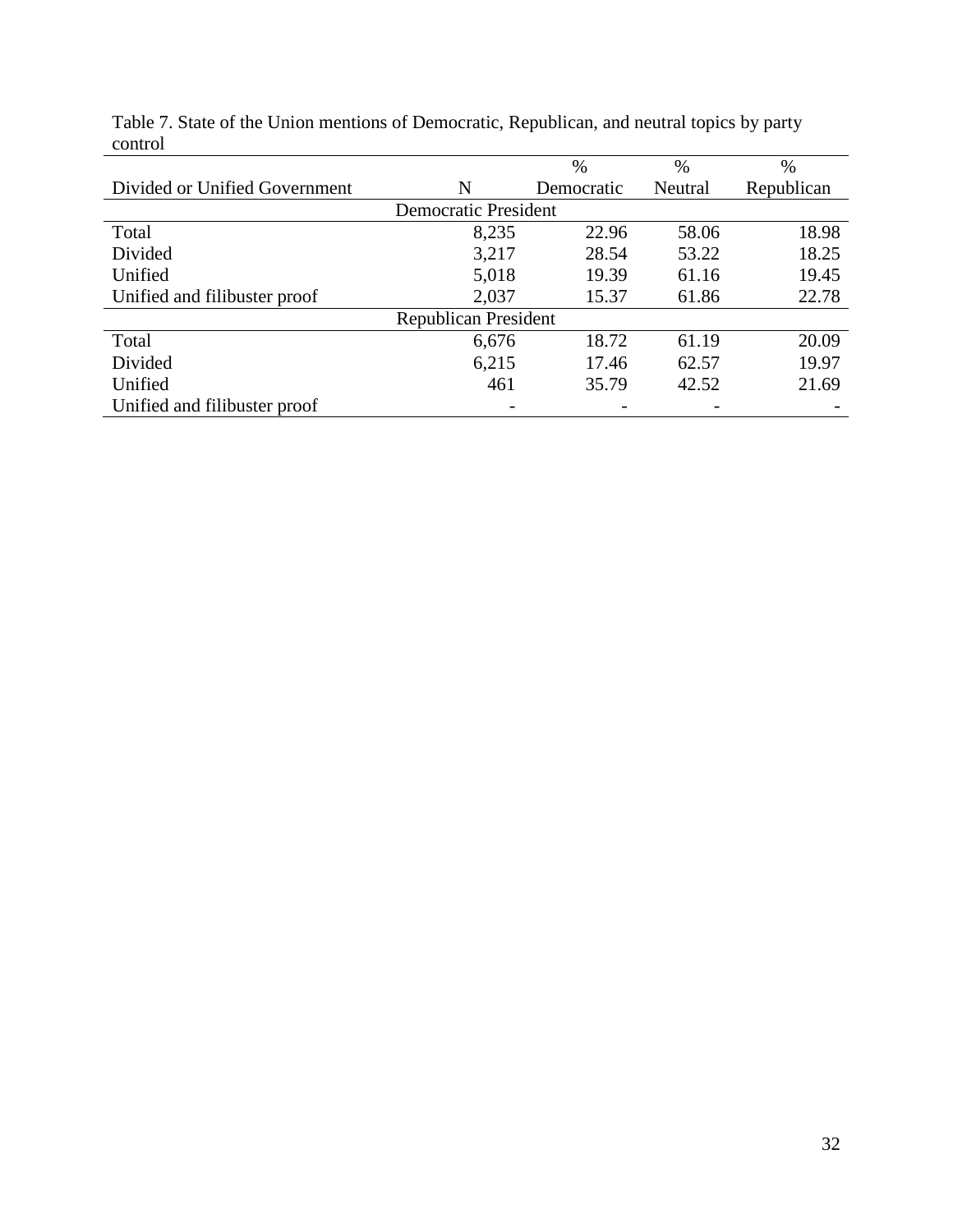| <b>Variable</b>             | <b>Model 1: Democratic</b><br><b>Coefficient (SE)</b> | <b>Model 2: Republican</b><br><b>Coefficient (SE)</b> |
|-----------------------------|-------------------------------------------------------|-------------------------------------------------------|
| Intercept                   | $-3.53(5.26)$                                         | 6.15(3.77)                                            |
| <b>Democratic President</b> | $-0.91(0.94)$                                         |                                                       |
| <b>Republican President</b> |                                                       | $-0.72(0.66)$                                         |
| Party Change                | $-1.48(1.33)$                                         | $-2.42(2.48)$                                         |
| Divided Government          | $-0.67(1.03)$                                         | 0.49(0.85)                                            |
| Mood                        | 0.09(0.08)                                            | $-0.12(0.07)$                                         |
| N                           | 57                                                    | 57                                                    |
| $R^2$                       | .07                                                   | .11                                                   |

Table A-1. A Model of Election Effects on Partisan Spending Priorities.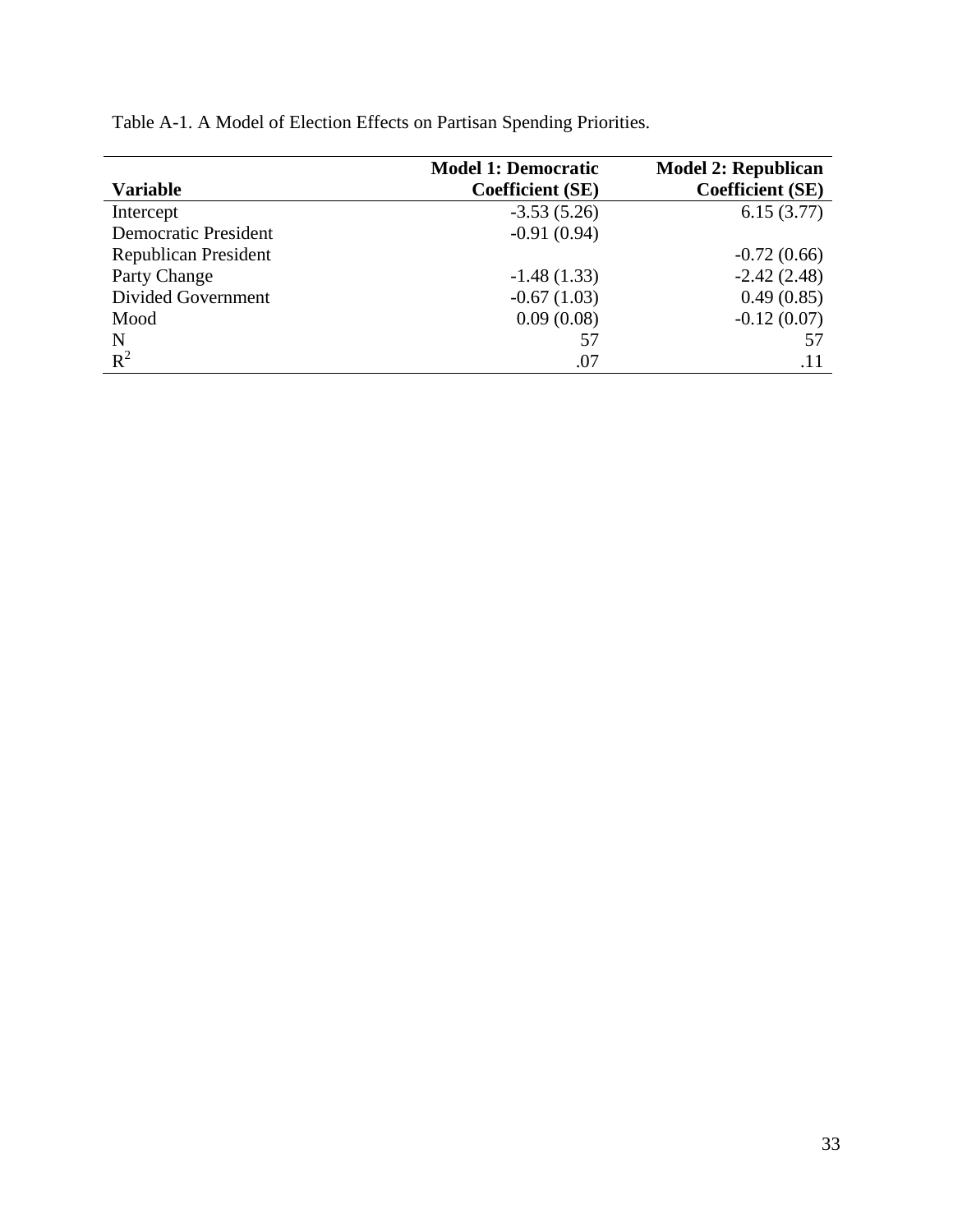| <b>Variable</b>             | <b>Model 1: Democratic</b><br><b>Coefficient (SE)</b> | <b>Model 2: Republican</b><br><b>Coefficient (SE)</b> |
|-----------------------------|-------------------------------------------------------|-------------------------------------------------------|
| Intercept                   | $-5.57(5.02)$                                         | 7.69(3.66)                                            |
| <b>Democratic President</b> | $-0.76(0.96)$                                         |                                                       |
| <b>Republican President</b> |                                                       | $-0.59(0.79)$                                         |
| Party Change                | $-1.03(1.21)$                                         | $-1.92(2.46)$                                         |
| Divided Government          | 0.23(1.05)                                            | $-0.35(0.91)$                                         |
| Mood                        | 0.11(0.07)                                            | $-0.13(0.06)$                                         |
| N                           | 57                                                    | 57                                                    |
| $R^2$                       | .07                                                   | .11                                                   |

Table A-2. A Model of Election Effects on Partisan Spending Priorities with Medicare and Social Security Spending Excluded.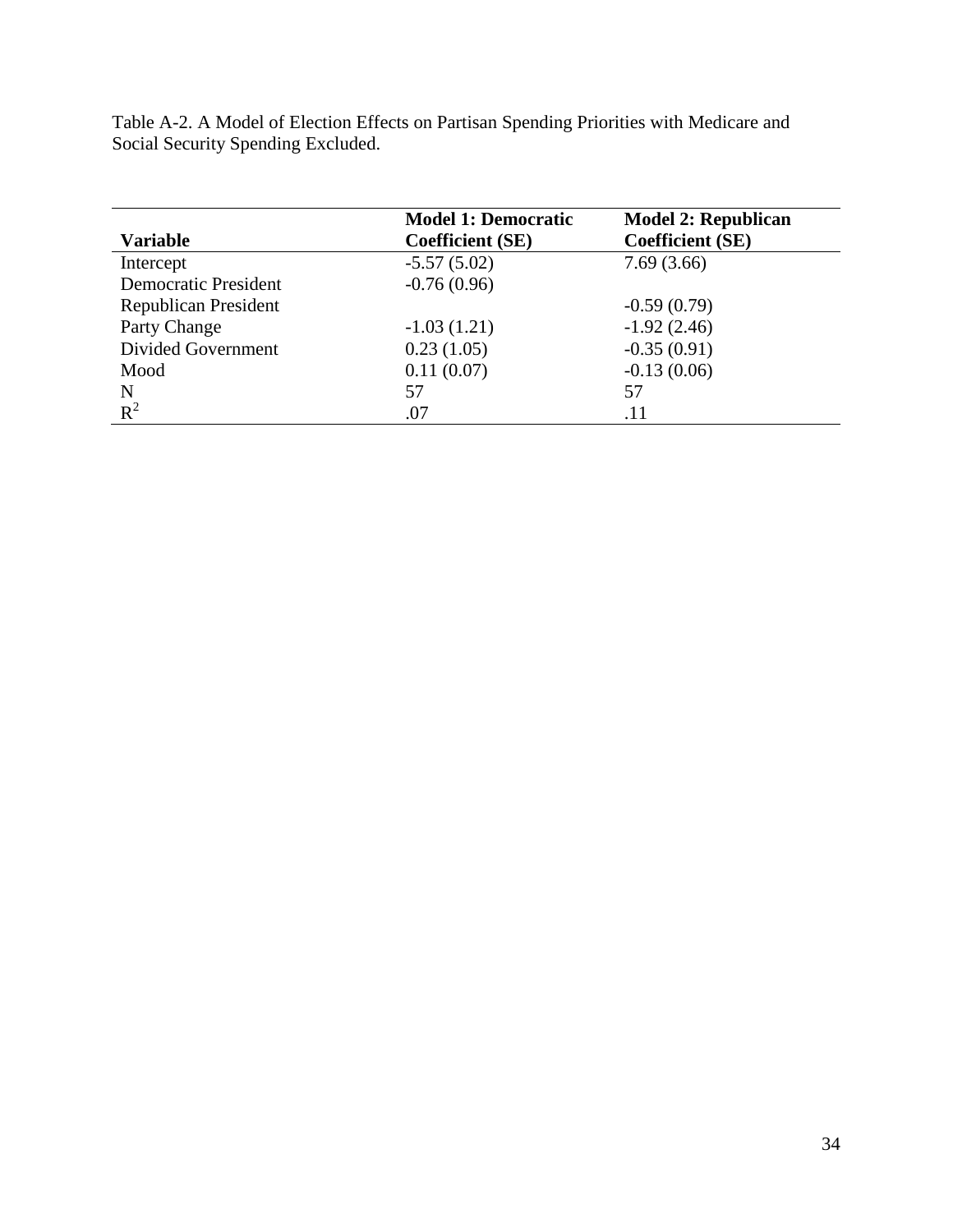

Figure 1. Percent Change for OMB Subfunctions in Fiscal Year 1955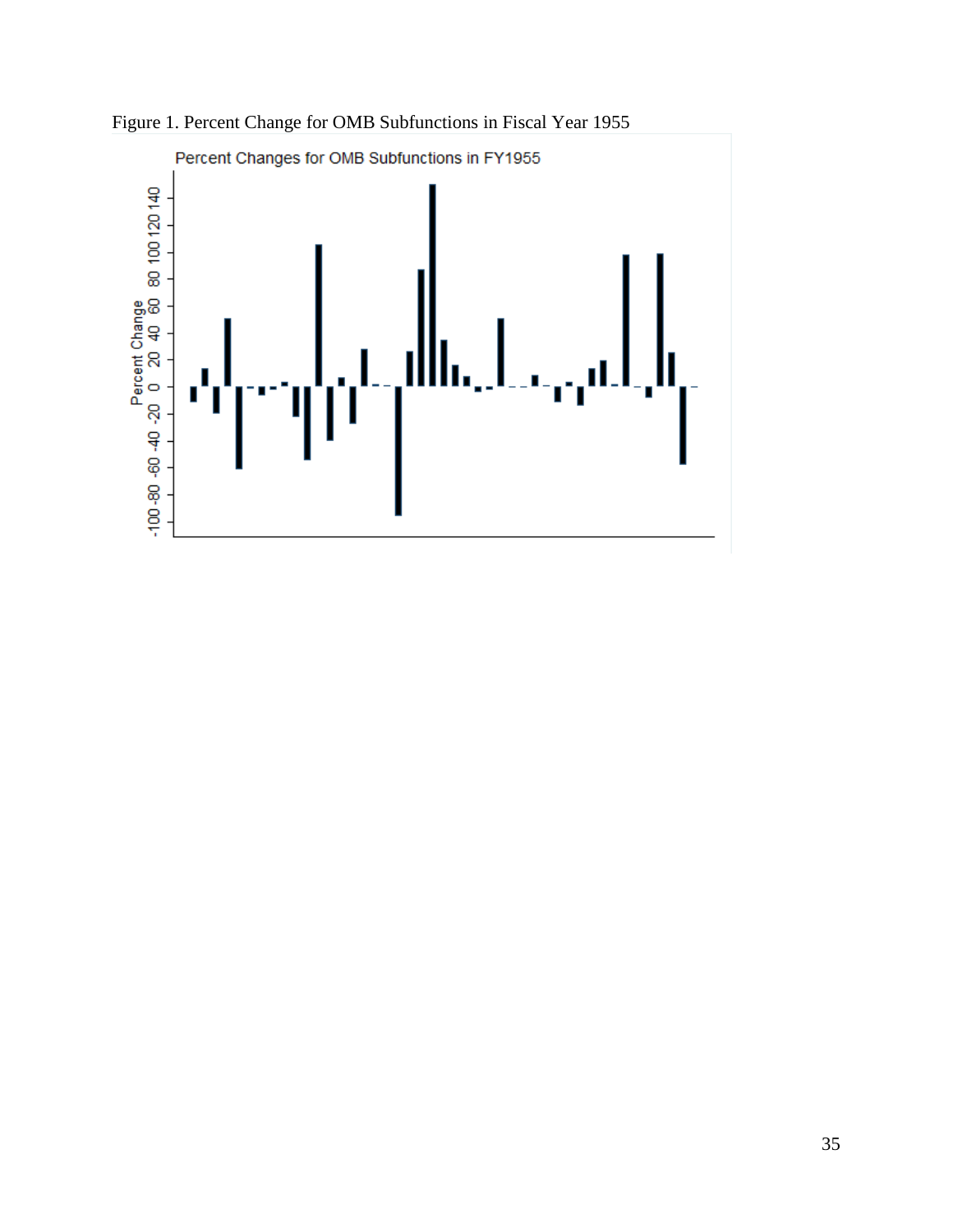

Figure 2. Expected and Observed Spending Changes for Democratic Spending Categories. A. Hypothetical.



.

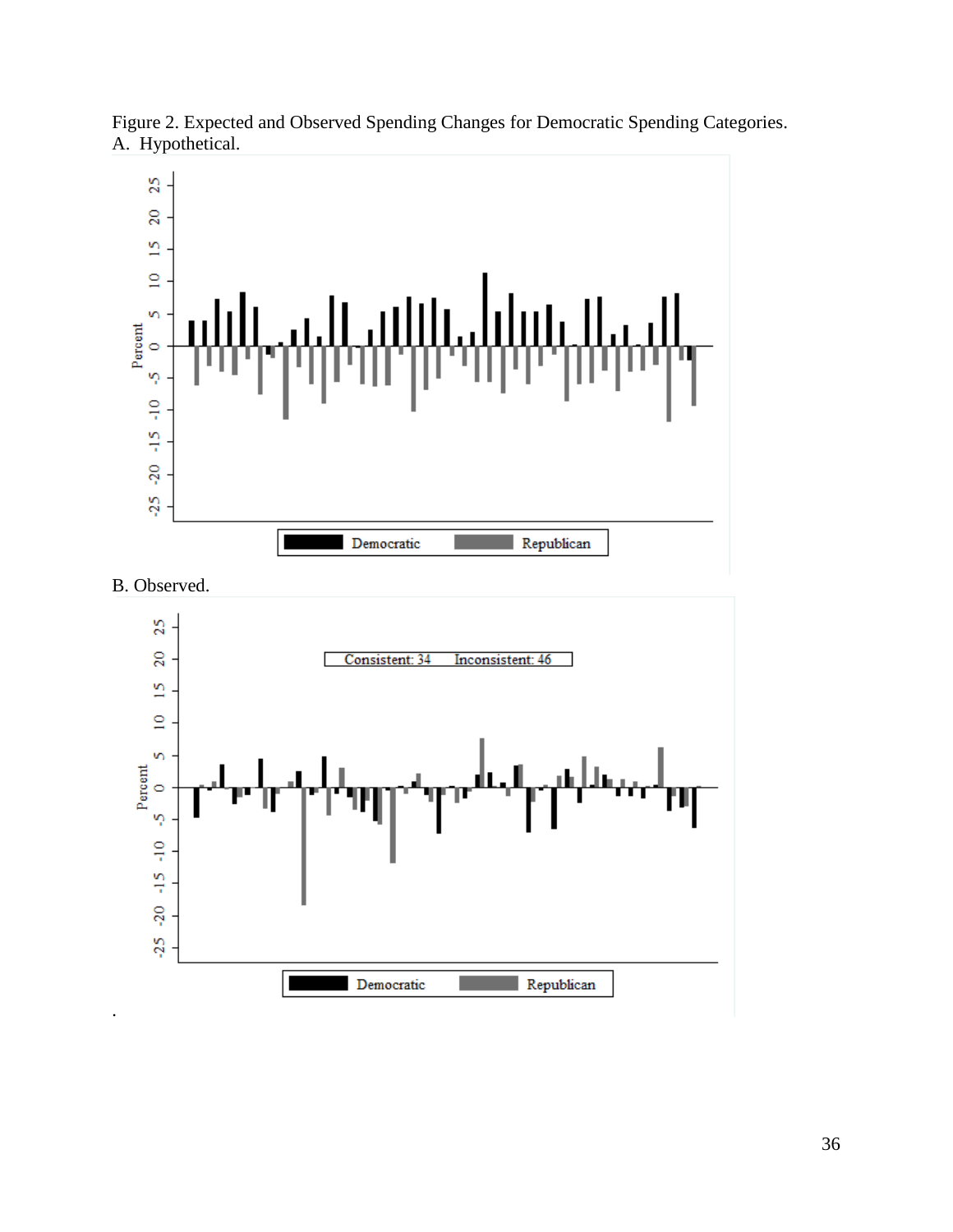

Figure 3. Expected and Observed Spending Changes for Republican Spending Categories. A. Hypothetical.

B. Observed.

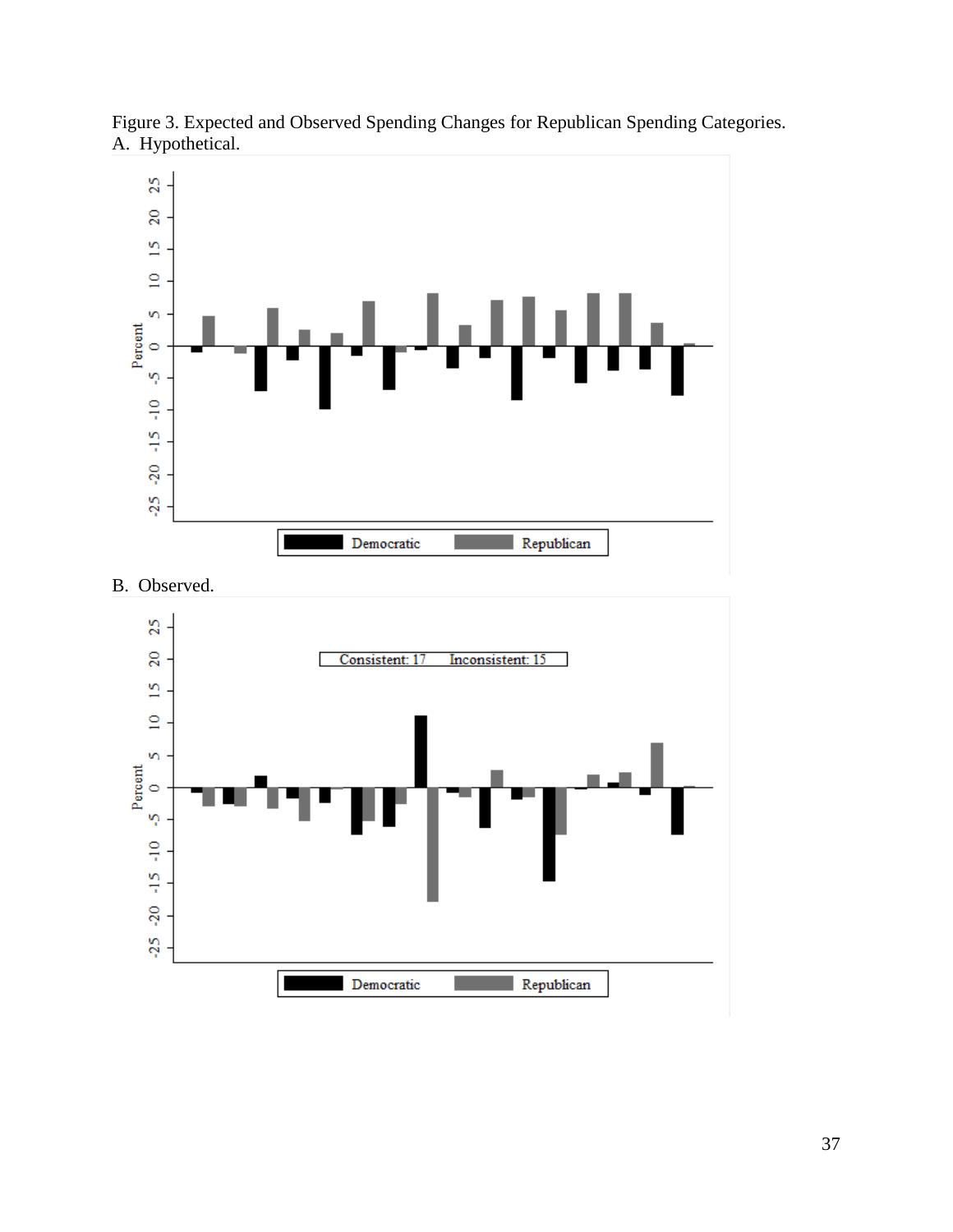

Figure 4. Consistent and Inconsistent Spending Shifts by Year of Presidency. A. Number of Changes

B. Percent of Changes in each year of a Presidency

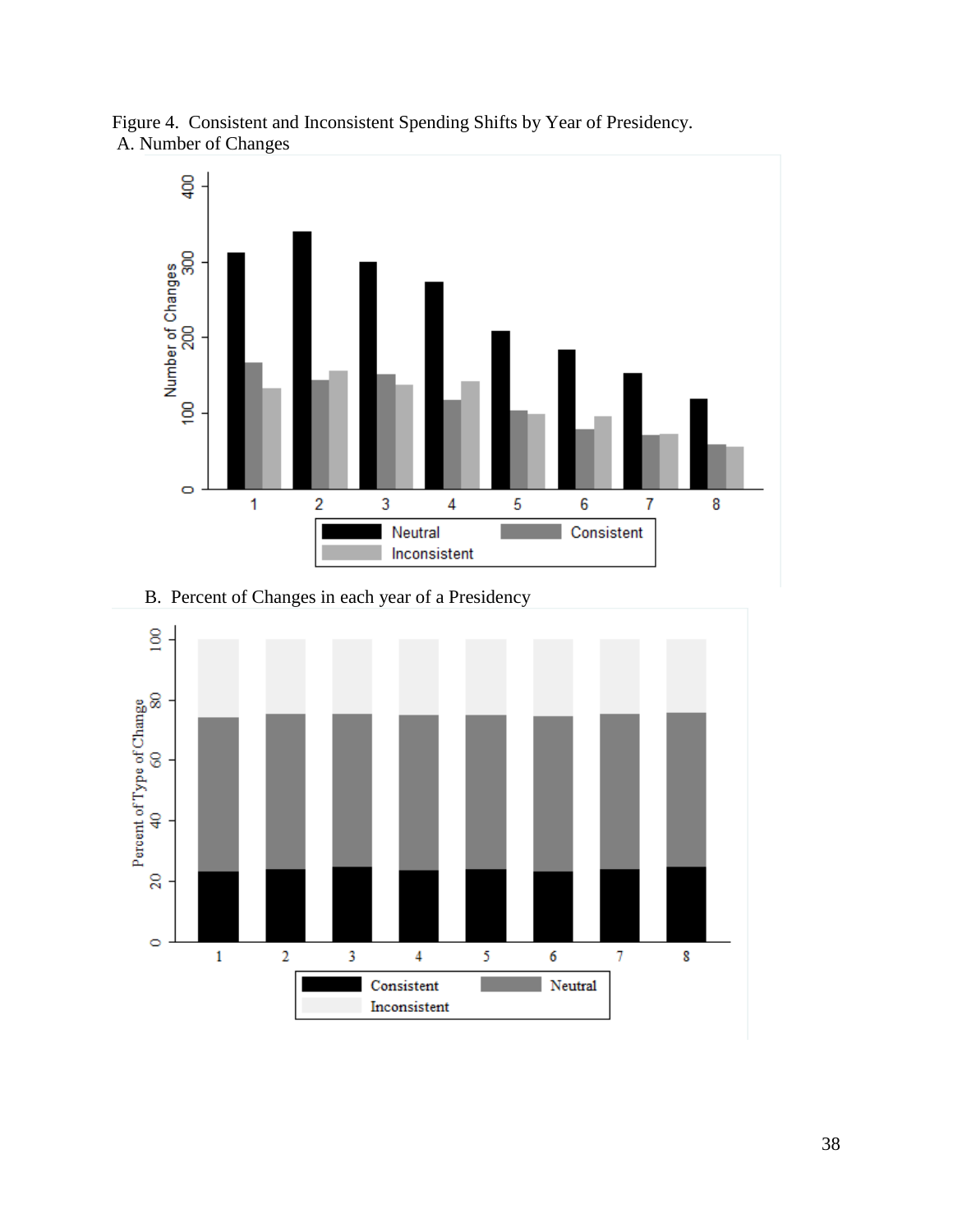Figure 5. US Federal Spending over time.



Note: See Table 1 for the classification of OMB spending categories by party. The figure omits "Neutral" spending. Solid vertical lines represent the arrival of a Democratic president; dashed vertical lines, a Republican President. Budget data are lagged two years so that the effect of a newly arrived president should be visible in the year immediately following the election.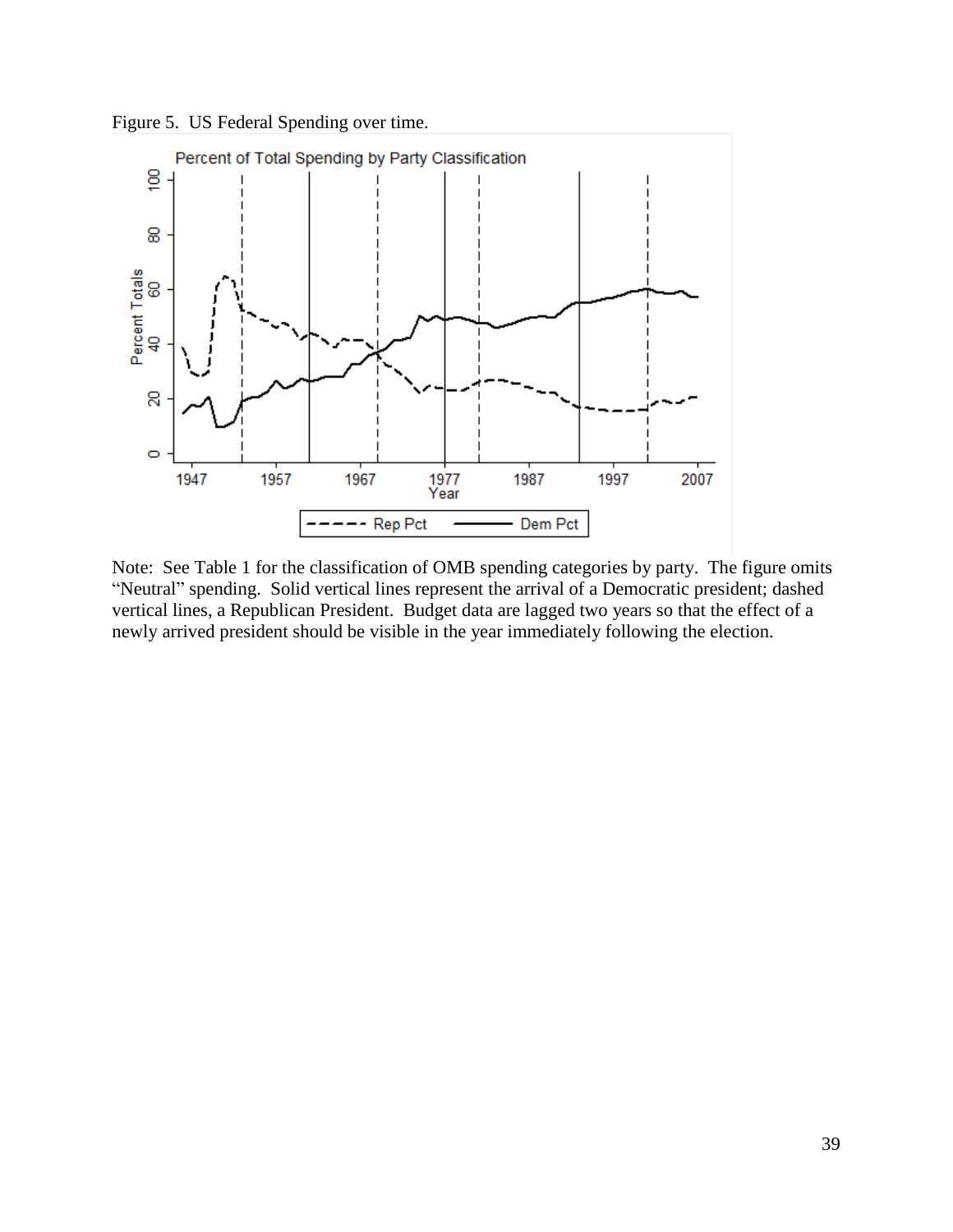Figure 6. Total U.S. Budget Spending over time.



Note: The figure shows percent growth in the federal budget, adjusted for inflation. Solid verticle lines show the arrival of a Democratic president and sold dashed lines show the arrival of a Republican president. Budgets are lagged one year so that election effects would be visible in the year immediately following the arrival of a new president.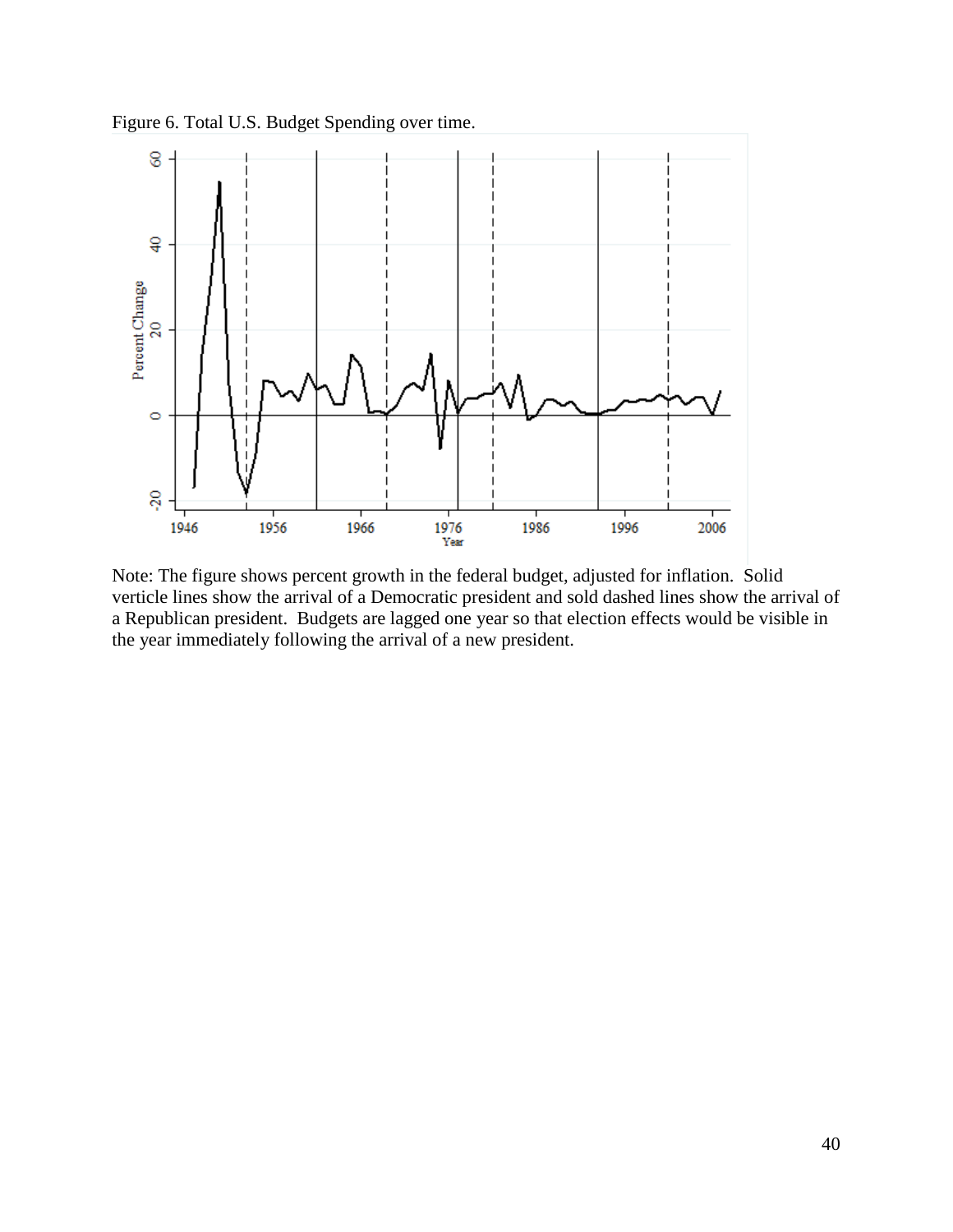

Figure A-1. "Strict" and "Generous" definitions of Democratic Spending.

Year Budget Passed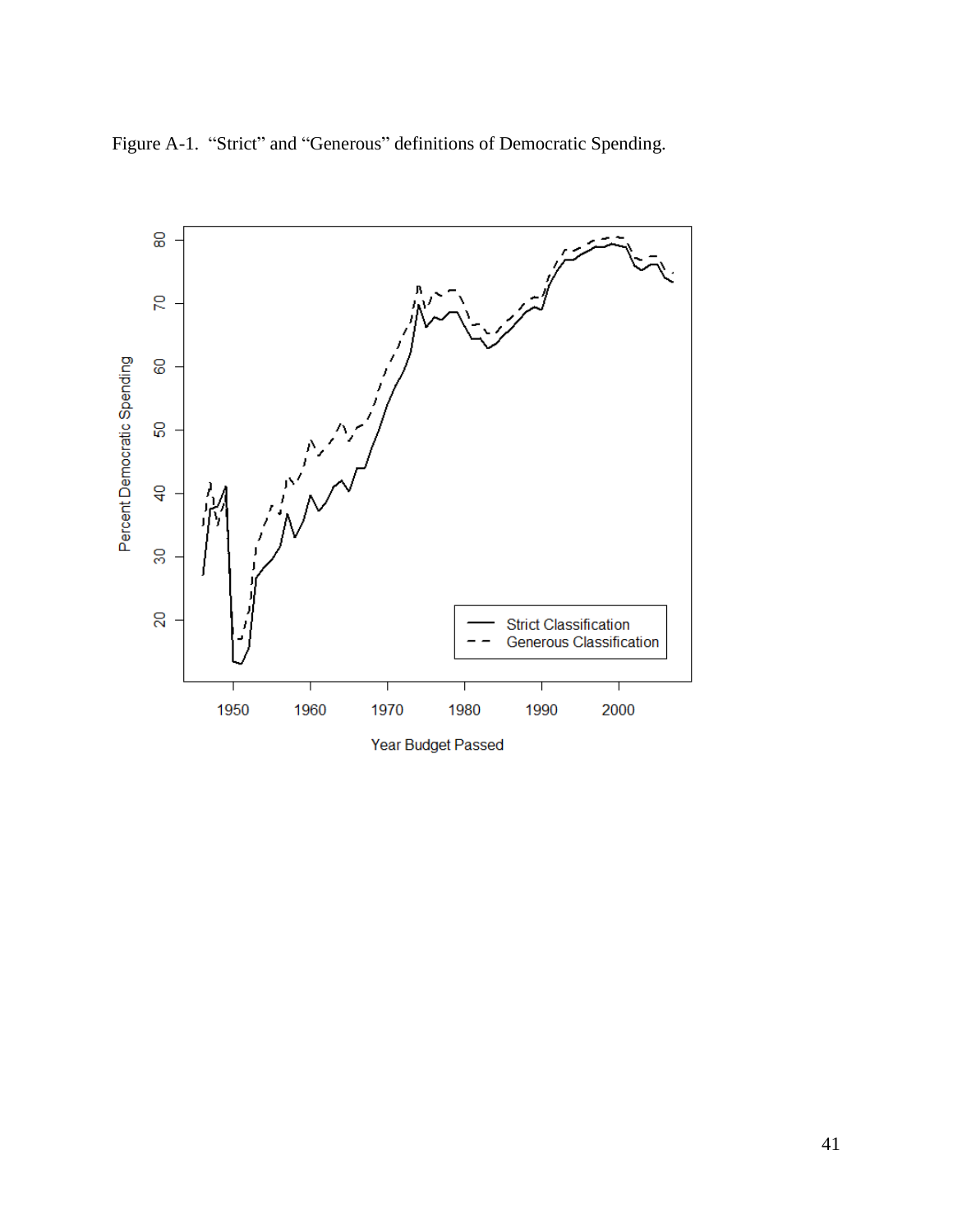